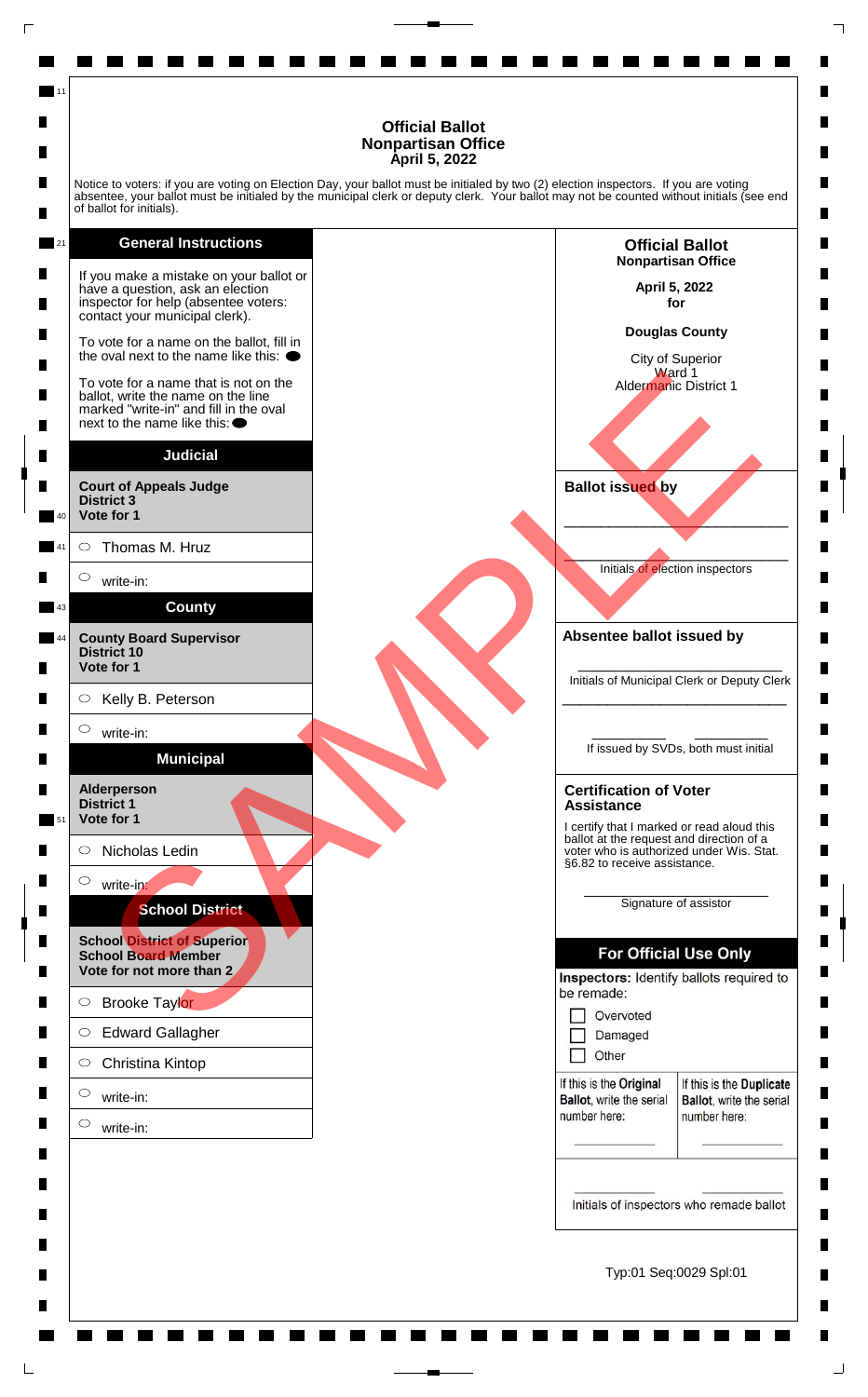Notice to voters: if you are voting on Election Day, your ballot must be initialed by two (2) election inspectors. If you are voting absentee, your ballot must be initialed by the municipal clerk or deputy clerk. Your ballot may not be counted without initials (see end of ballot for initials).

### **General Instructions**

11

21



Typ:01 Seq:0030 Spl:01

п

П

 $\blacksquare$ 

П

п

П

П

п

п

П

 $\blacksquare$ 

 $\blacksquare$ 

п

П

ш

П

 $\blacksquare$ 

П

 $\blacksquare$ 

п

 $\blacksquare$ 

 $\blacksquare$ 

 $\blacksquare$ 

П

П

 $\blacksquare$ 

П

П

П

 $\blacksquare$ 

П

П

 $\blacksquare$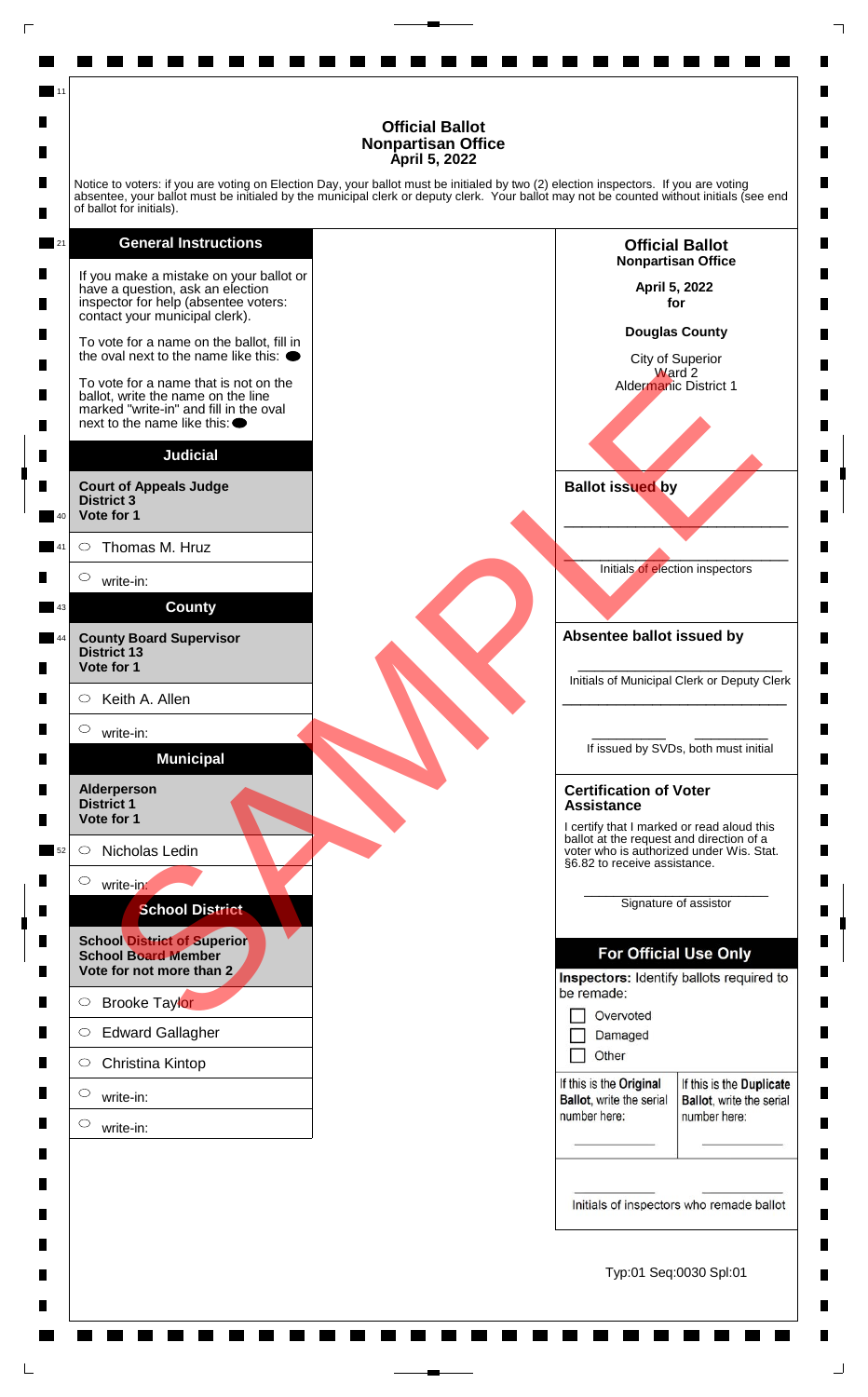п

П

 $\blacksquare$ 

П

п

П

П

п

п

П

 $\blacksquare$ 

 $\blacksquare$ 

п

ш

П

 $\blacksquare$ 

П

 $\blacksquare$ 

п

 $\blacksquare$ 

 $\blacksquare$ 

 $\blacksquare$ 

П

П

 $\blacksquare$ 

П

П

П

 $\blacksquare$ 

П

П

 $\blacksquare$ 

П

Notice to voters: if you are voting on Election Day, your ballot must be initialed by two (2) election inspectors. If you are voting absentee, your ballot must be initialed by the municipal clerk or deputy clerk. Your ballot may not be counted without initials (see end of ballot for initials).

### **General Instructions**

11

21

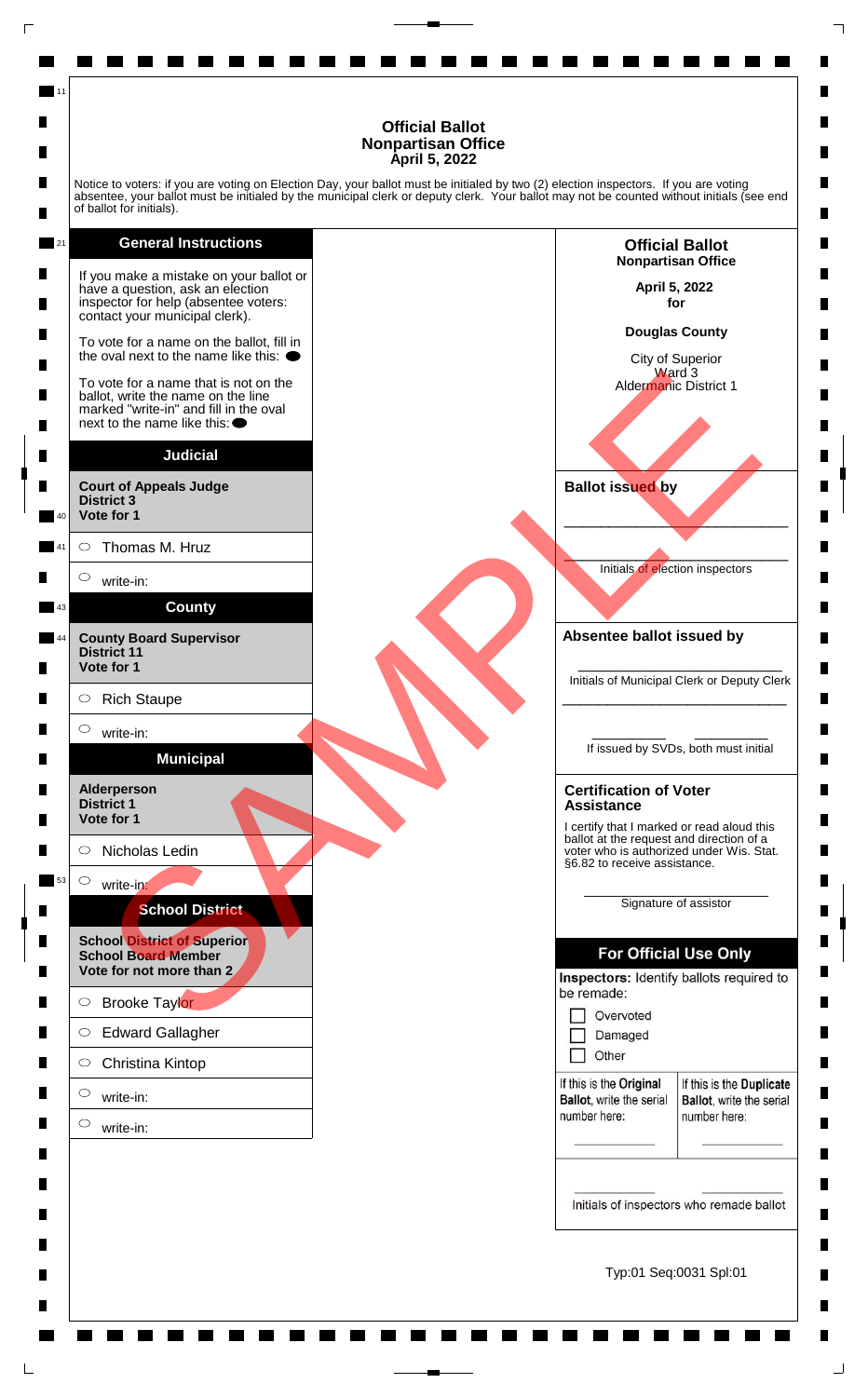Notice to voters: if you are voting on Election Day, your ballot must be initialed by two (2) election inspectors. If you are voting absentee, your ballot must be initialed by the municipal clerk or deputy clerk. Your ballot may not be counted without initials (see end of ballot for initials).

### **General Instructions**

11

21

![](_page_3_Figure_3.jpeg)

Typ:01 Seq:0032 Spl:01

п

П

 $\blacksquare$ 

П

П

П

П

п

п

П

 $\blacksquare$ 

 $\blacksquare$ 

п

ш

П

 $\blacksquare$ 

П

 $\blacksquare$ 

п

 $\blacksquare$ 

 $\blacksquare$ 

 $\blacksquare$ 

П

П

 $\blacksquare$ 

П

П

П

 $\blacksquare$ 

П

П

 $\blacksquare$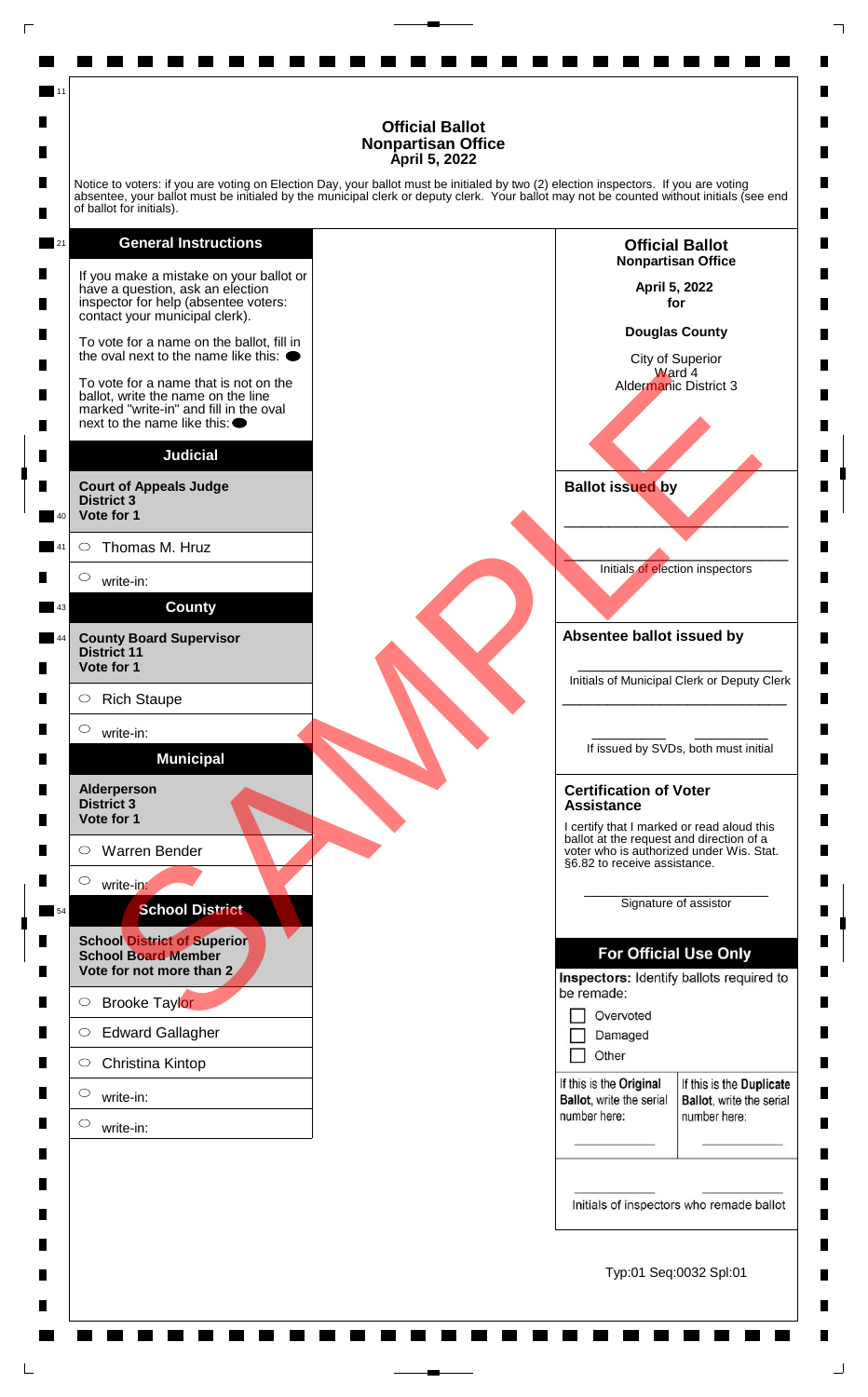Notice to voters: if you are voting on Election Day, your ballot must be initialed by two (2) election inspectors. If you are voting absentee, your ballot must be initialed by the municipal clerk or deputy clerk. Your ballot may not be counted without initials (see end of ballot for initials).

### **General Instructions**

11

21

![](_page_4_Figure_3.jpeg)

Typ:01 Seq:0033 Spl:01

п

П

 $\blacksquare$ 

П

П

П

П

п

п

П

 $\blacksquare$ 

 $\blacksquare$ 

п

ш

П

 $\blacksquare$ 

П

 $\blacksquare$ 

п

 $\blacksquare$ 

 $\blacksquare$ 

 $\blacksquare$ 

П

П

 $\blacksquare$ 

П

П

П

 $\blacksquare$ 

П

П

 $\blacksquare$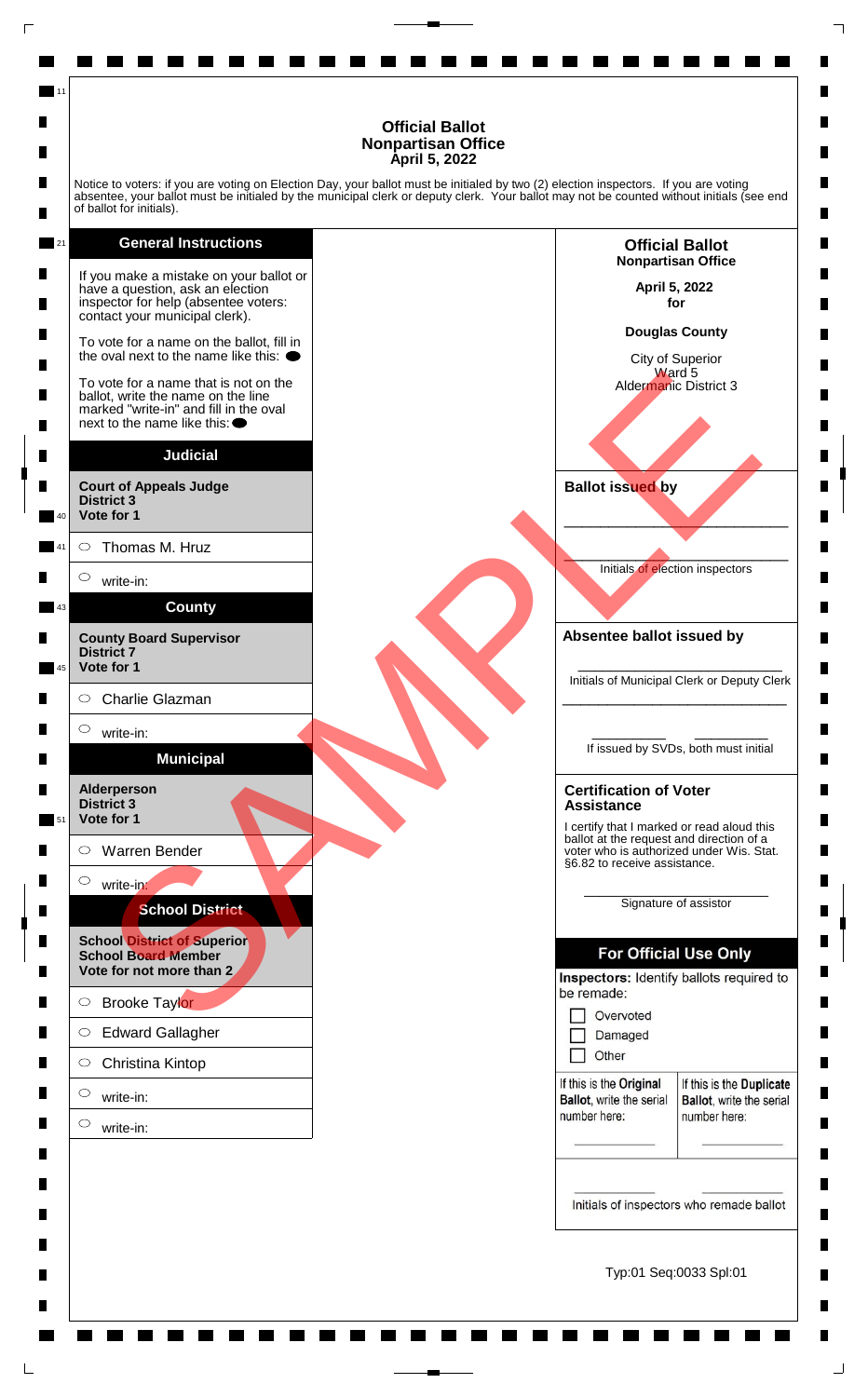Notice to voters: if you are voting on Election Day, your ballot must be initialed by two (2) election inspectors. If you are voting absentee, your ballot must be initialed by the municipal clerk or deputy clerk. Your ballot may not be counted without initials (see end of ballot for initials).

**General Instructions** 21 If you make a mistake on your ballot or have a question, ask an election inspector for help (absentee voters: contact your municipal clerk). To vote for a name on the ballot, fill in the oval next to the name like this:  $\bullet$ vole for a name on the line note of the name of the line of the same of the line of the same of the line of the<br>tax wite the name of the line of the same<br>interest and fill in the oval<br>strict 3 Thomas M. Hruz<br>write-in:<br>SCRO To vote for a name that is not on the ballot, write the name on the line marked "write-in" and fill in the oval next to the name like this: **Judicial Court of Appeals Judge District 3 Vote for 1** 40  $\circ$ Thomas M. Hruz 41  $\circ$ write-in: **County** 43 **County Board Supervisor District 13 Vote for 1** 45 Keith A. Allen  $\circ$  $\circ$ write-in: **School District School District of Superior School Board Member Vote for not more than 2**

11

 $\bigcirc$ Brooke Taylor 52

 $\circ$ Edward Gallagher

 $\circ$ Christina Kintop

 $\circ$ write-in:

> $\circ$ write-in:

**April 5, 2022 for Douglas County** City of Superior Ward 6 Aldermanic District 2

**Official Ballot Nonpartisan Office** п

П

 $\blacksquare$ 

П

П

П

П

п

п

П

 $\blacksquare$ 

 $\blacksquare$ 

П

П

ш

П

 $\blacksquare$ 

П

 $\blacksquare$ 

п

 $\blacksquare$ 

 $\blacksquare$ 

 $\blacksquare$ 

П

П

 $\blacksquare$ 

П

П

 $\blacksquare$ 

 $\blacksquare$ 

 $\blacksquare$ 

П

 $\blacksquare$ 

П

**Ballot issued by**

 $\mathcal{L}$  and  $\mathcal{L}$  and  $\mathcal{L}$  and  $\mathcal{L}$ Initials of election inspectors

\_\_\_\_\_\_\_\_\_\_\_\_\_\_\_\_\_\_\_\_\_\_\_\_\_

**Absentee ballot issued by**

\_\_\_\_\_\_\_\_\_\_\_\_\_\_\_\_\_\_\_\_\_\_\_\_\_ Initials of Municipal Clerk or Deputy Clerk \_\_\_\_\_\_\_\_\_\_\_\_\_\_\_\_\_\_\_\_\_\_\_\_\_

\_\_\_\_\_\_\_\_\_ \_\_\_\_\_\_\_\_\_ If issued by SVDs, both must initial

#### **Certification of Voter Assistance**

I certify that I marked or read aloud this ballot at the request and direction of a voter who is authorized under Wis. Stat. §6.82 to receive assistance.

> \_\_\_\_\_\_\_\_\_\_\_\_\_\_\_\_\_\_\_\_\_\_\_\_\_ Signature of assistor

| Overvoted |  |
|-----------|--|
|           |  |

П Other

If this is the Original Ballot, write the serial number here:

If this is the Duplicate **Ballot**, write the serial number here:

Initials of inspectors who remade ballot

Typ:01 Seq:0034 Spl:01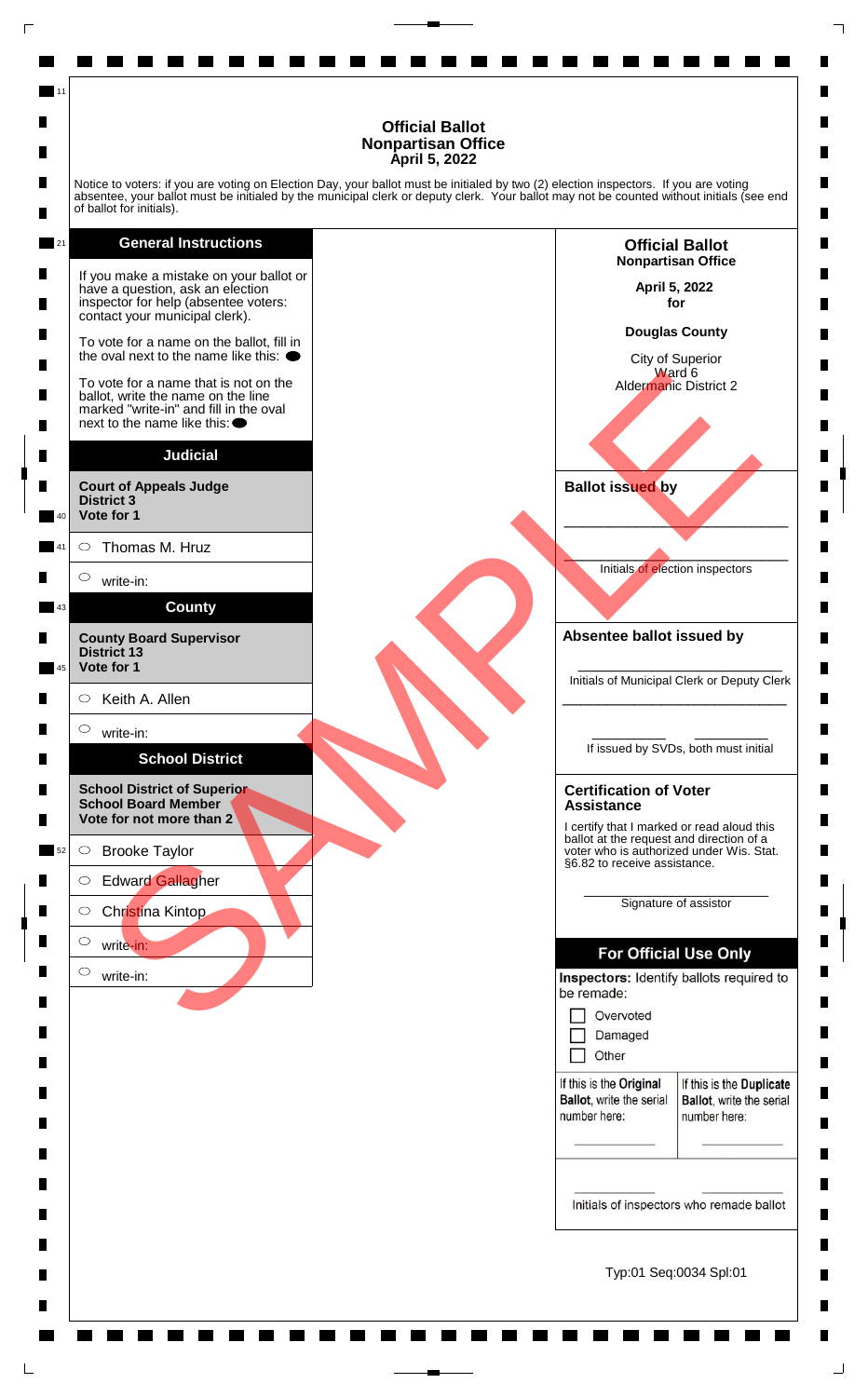Notice to voters: if you are voting on Election Day, your ballot must be initialed by two (2) election inspectors. If you are voting absentee, your ballot must be initialed by the municipal clerk or deputy clerk. Your ballot may not be counted without initials (see end of ballot for initials).

### **General Instructions**

11

21 If you make a mistake on your ballot or have a question, ask an election inspector for help (absentee voters: contact your municipal clerk). To vote for a name on the ballot, fill in the oval next to the name like this:  $\bullet$ vole for a man find in the note of a strained the same of the limit of Aldemand District 2<br>
id, wite the name of the the soul<br>
to the name of the the soul<br>
to the name of Alemand District 2<br>
wite-in:<br>
Water School District To vote for a name that is not on the ballot, write the name on the line marked "write-in" and fill in the oval next to the name like this: **Judicial Court of Appeals Judge District 3 Vote for 1** 40  $\circ$ Thomas M. Hruz 41  $\circ$ write-in: **County** 43 **County Board Supervisor District 12 Vote for 1** 45  $\circ$ Rosemary L. Lear  $\bigcirc$ write-in:

# **School District**

**School District of Superior School Board Member Vote for not more than 2**

 $\bigcirc$ Brooke Taylor

write-in:

 $\circ$ Edward Gallagher 53

> $\circ$ Christina Kintop

 $\circ$ write-in:

 $\circ$ 

**Official Ballot Nonpartisan Office April 5, 2022** 

п

П

 $\blacksquare$ 

П

п

П

П

п

П

 $\blacksquare$ 

 $\blacksquare$ 

 $\blacksquare$ 

п

ш

П

 $\blacksquare$ 

П

 $\blacksquare$ 

п

 $\blacksquare$ 

 $\blacksquare$ 

 $\blacksquare$ 

П

П

 $\blacksquare$ 

П

П

П

 $\blacksquare$ 

П

П

 $\blacksquare$ 

П

**for**

**Douglas County**

City of Superior Ward 7 Aldermanic District 2

Ward 8 Aldermanic District 4

**Ballot issued by**

 $\mathcal{L}$  and  $\mathcal{L}$  and  $\mathcal{L}$  and  $\mathcal{L}$ Initials of election inspectors

\_\_\_\_\_\_\_\_\_\_\_\_\_\_\_\_\_\_\_\_\_\_\_\_\_

**Absentee ballot issued by**

\_\_\_\_\_\_\_\_\_\_\_\_\_\_\_\_\_\_\_\_\_\_\_\_\_ Initials of Municipal Clerk or Deputy Clerk \_\_\_\_\_\_\_\_\_\_\_\_\_\_\_\_\_\_\_\_\_\_\_\_\_

\_\_\_\_\_\_\_\_\_ \_\_\_\_\_\_\_\_\_ If issued by SVDs, both must initial

#### **Certification of Voter Assistance**

I certify that I marked or read aloud this ballot at the request and direction of a voter who is authorized under Wis. Stat. §6.82 to receive assistance.

> \_\_\_\_\_\_\_\_\_\_\_\_\_\_\_\_\_\_\_\_\_\_\_\_\_ Signature of assistor

Other П

If this is the Original Ballot, write the serial number here:

If this is the Duplicate **Ballot**, write the serial number here:

Initials of inspectors who remade ballot

Typ:01 Seq:0035 Spl:01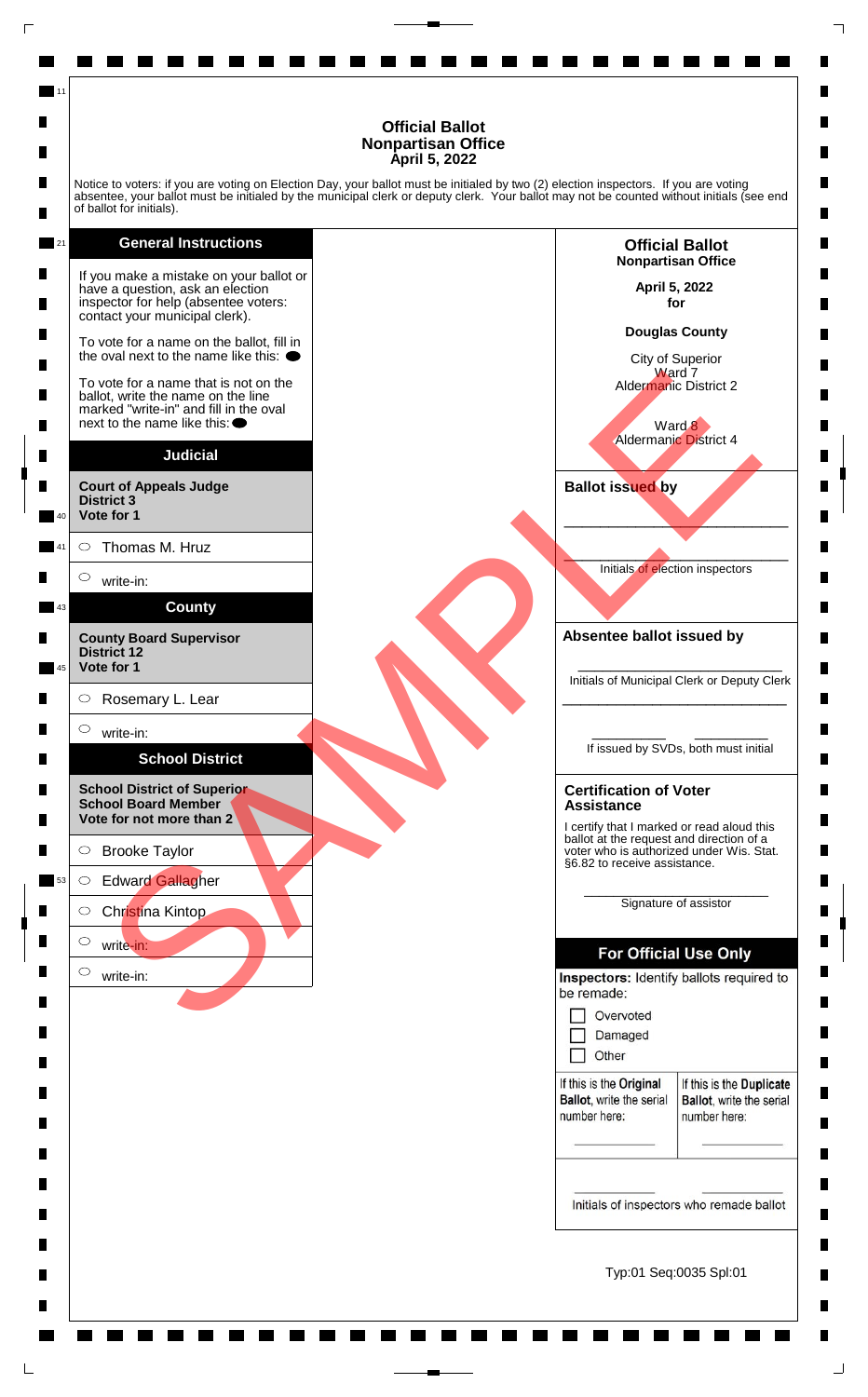Notice to voters: if you are voting on Election Day, your ballot must be initialed by two (2) election inspectors. If you are voting absentee, your ballot must be initialed by the municipal clerk or deputy clerk. Your ballot may not be counted without initials (see end of ballot for initials).

**General Instructions** 21 If you make a mistake on your ballot or have a question, ask an election inspector for help (absentee voters: contact your municipal clerk). To vote for a name on the ballot, fill in the oval next to the name like this:  $\bullet$ vole for a name on the line note of the name of the line of the same of the line of the same of the line of the<br>tax wite the name of the line of the same<br>interest and fill in the oval<br>strict of Alan J. Jaques<br>wite in:<br>SCRO To vote for a name that is not on the ballot, write the name on the line marked "write-in" and fill in the oval next to the name like this: **Judicial Court of Appeals Judge District 3 Vote for 1** 40  $\circ$ Thomas M. Hruz 41  $\circ$ write-in: **County** 43 **County Board Supervisor District 9 Vote for 1** 45  $\circ$ Alan J. Jaques  $\bigcirc$ write-in: **School District School District of Superior School Board Member Vote for not more than 2**

11

 $\circ$ Brooke Taylor

 $\circ$ Edward Gallagher

 $\circ$ Christina Kintop  $\circ$ 

write-in:

write-in:

 $\circ$ 

54

**Official Ballot Nonpartisan Office April 5, 2022 for**

п

П

 $\blacksquare$ 

П

п

П

П

п

п

П

 $\blacksquare$ 

 $\blacksquare$ 

п

П

ш

П

 $\blacksquare$ 

П

 $\blacksquare$ 

п

 $\blacksquare$ 

 $\blacksquare$ 

 $\blacksquare$ 

П

П

 $\blacksquare$ 

П

П

П

 $\blacksquare$ 

П

П

 $\blacksquare$ 

П

**Douglas County**

City of Superior Ward<sup>9</sup> Aldermanic District 4

**Ballot issued by**

 $\mathcal{L}$  and  $\mathcal{L}$  and  $\mathcal{L}$  and  $\mathcal{L}$ Initials of election inspectors

\_\_\_\_\_\_\_\_\_\_\_\_\_\_\_\_\_\_\_\_\_\_\_\_\_

**Absentee ballot issued by**

\_\_\_\_\_\_\_\_\_\_\_\_\_\_\_\_\_\_\_\_\_\_\_\_\_ Initials of Municipal Clerk or Deputy Clerk \_\_\_\_\_\_\_\_\_\_\_\_\_\_\_\_\_\_\_\_\_\_\_\_\_

\_\_\_\_\_\_\_\_\_ \_\_\_\_\_\_\_\_\_ If issued by SVDs, both must initial

#### **Certification of Voter Assistance**

I certify that I marked or read aloud this ballot at the request and direction of a voter who is authorized under Wis. Stat. §6.82 to receive assistance.

> \_\_\_\_\_\_\_\_\_\_\_\_\_\_\_\_\_\_\_\_\_\_\_\_\_ Signature of assistor

Other П

If this is the Original Ballot, write the serial number here:

If this is the Duplicate **Ballot**, write the serial number here:

Initials of inspectors who remade ballot

Typ:01 Seq:0036 Spl:01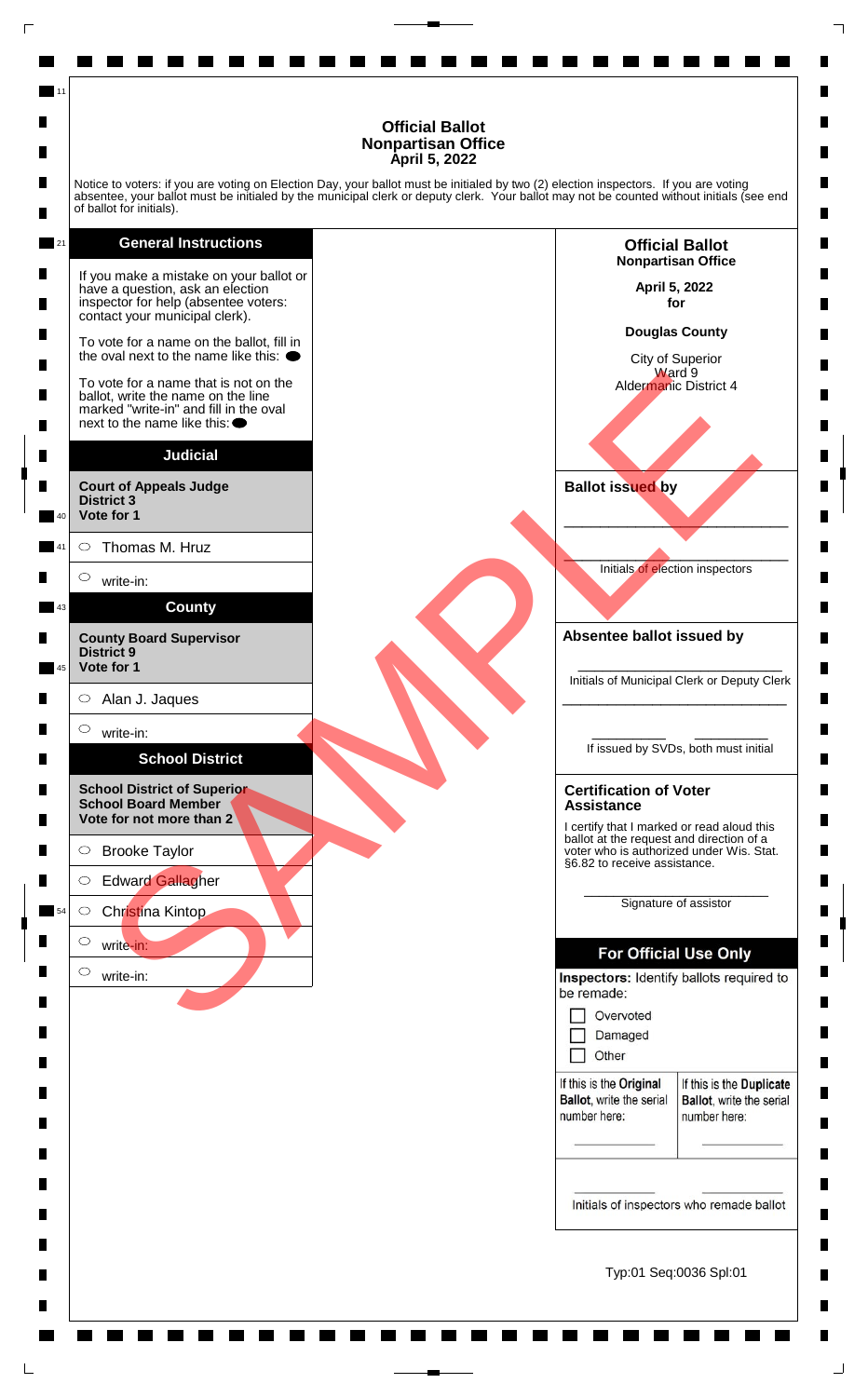Notice to voters: if you are voting on Election Day, your ballot must be initialed by two (2) election inspectors. If you are voting absentee, your ballot must be initialed by the municipal clerk or deputy clerk. Your ballot may not be counted without initials (see end of ballot for initials).

### **General Instructions**

If you make a mistake on your ballot or have a question, ask an election inspector for help (absentee voters: contact your municipal clerk). To vote for a name on the ballot, fill in the oval next to the name like this:  $\bullet$ To vote for a name that is not on the ballot, write the name on the line marked "write-in" and fill in the oval next to the name like this: **Judicial Court of Appeals Judge District 3** vole for a name on the line of a<br>
risk of write-in-<br>and file in the overall in the overall in the cost<br>of the file of the cost of the file of the cost<br>of the file of the cost of AMPLE and the cost of the cost of the cost<br>o

**Vote for 1** 40  $\circ$ Thomas M. Hruz 41

 $\circ$ 

43

11

21

write-in:

**County County Board Supervisor District 8**

**Vote for 1**

 $\circ$ Michael Raunio 46

 $\bigcirc$ write-in:

## **School District**

**School District of Superior School Board Member Vote for not more than 2** 51

 $\bigcirc$ Brooke Taylor

 $\circ$ Edward Gallagher

 $\circ$ Christina Kintop

 $\circ$ 

write-in:

 $\circ$ write-in: **Nonpartisan Office April 5, 2022 for Douglas County**

**Official Ballot**

п

П

 $\blacksquare$ 

П

п

П

П

п

п

П

 $\blacksquare$ 

 $\blacksquare$ 

п

П

ш

П

 $\blacksquare$ 

П

 $\blacksquare$ 

п

 $\blacksquare$ 

 $\blacksquare$ 

 $\blacksquare$ 

П

П

 $\blacksquare$ 

П

П

П

 $\blacksquare$ 

П

П

 $\blacksquare$ 

П

City of Superior Ward 10 Aldermanic District 4

**Ballot issued by**

 $\mathcal{L}$  and  $\mathcal{L}$  and  $\mathcal{L}$  and  $\mathcal{L}$ Initials of election inspectors

\_\_\_\_\_\_\_\_\_\_\_\_\_\_\_\_\_\_\_\_\_\_\_\_\_

**Absentee ballot issued by**

\_\_\_\_\_\_\_\_\_\_\_\_\_\_\_\_\_\_\_\_\_\_\_\_\_ Initials of Municipal Clerk or Deputy Clerk \_\_\_\_\_\_\_\_\_\_\_\_\_\_\_\_\_\_\_\_\_\_\_\_\_

\_\_\_\_\_\_\_\_\_ \_\_\_\_\_\_\_\_\_ If issued by SVDs, both must initial

#### **Certification of Voter Assistance**

I certify that I marked or read aloud this ballot at the request and direction of a voter who is authorized under Wis. Stat. §6.82 to receive assistance.

> \_\_\_\_\_\_\_\_\_\_\_\_\_\_\_\_\_\_\_\_\_\_\_\_\_ Signature of assistor

Other П

If this is the Original Ballot, write the serial number here:

If this is the Duplicate **Ballot**, write the serial number here:

Initials of inspectors who remade ballot

Typ:01 Seq:0037 Spl:01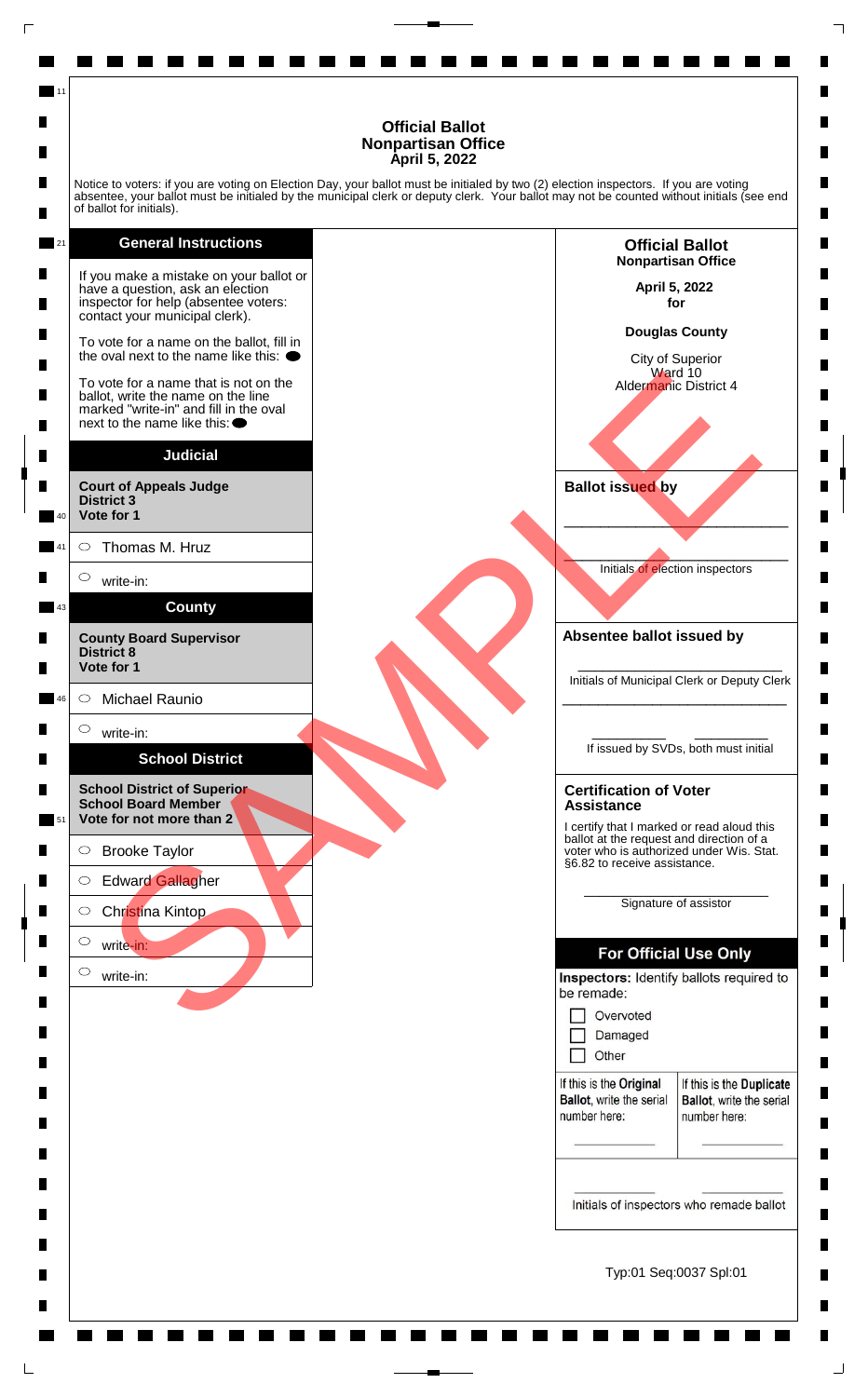п

П

 $\blacksquare$ 

П

п

П

п

п

П

П

п

п

ш

П

 $\blacksquare$ 

П

 $\blacksquare$ 

п

 $\blacksquare$ 

 $\blacksquare$ 

 $\blacksquare$ 

П

П

 $\blacksquare$ 

П

П

П

 $\blacksquare$ 

П

н

 $\blacksquare$ 

П

Notice to voters: if you are voting on Election Day, your ballot must be initialed by two (2) election inspectors. If you are voting absentee, your ballot must be initialed by the municipal clerk or deputy clerk. Your ballot may not be counted without initials (see end of ballot for initials).

### **General Instructions**

11

![](_page_9_Figure_3.jpeg)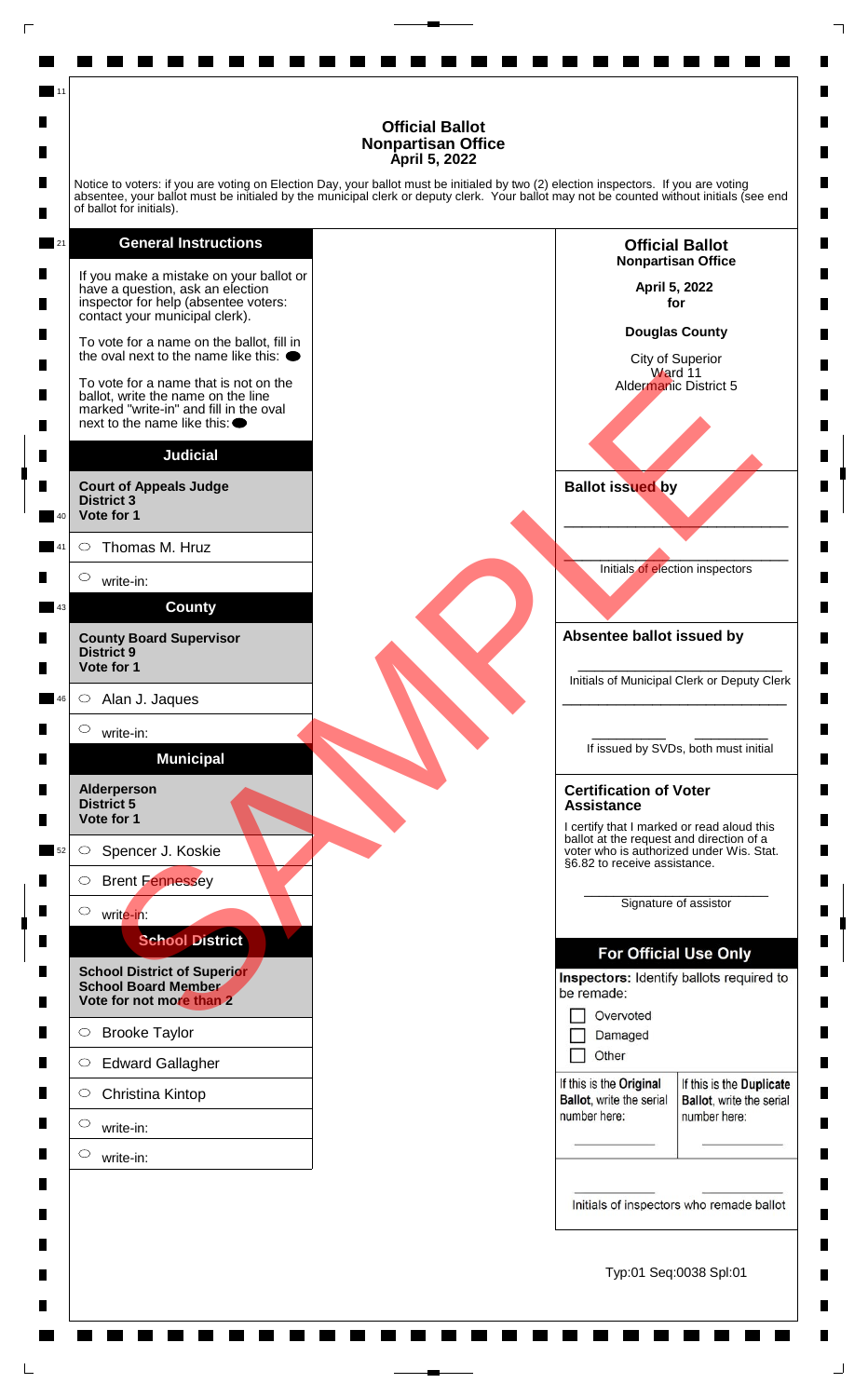Notice to voters: if you are voting on Election Day, your ballot must be initialed by two (2) election inspectors. If you are voting absentee, your ballot must be initialed by the municipal clerk or deputy clerk. Your ballot may not be counted without initials (see end of ballot for initials).

![](_page_10_Figure_2.jpeg)

11

![](_page_10_Figure_3.jpeg)

п

п

 $\blacksquare$ 

П

п

П

п

п

П

П

п

п

ш

П

 $\blacksquare$ 

П

 $\blacksquare$ 

п

 $\blacksquare$ 

 $\blacksquare$ 

 $\blacksquare$ 

П

П

 $\blacksquare$ 

П

П

П

 $\blacksquare$ 

П

н

 $\blacksquare$ 

П

Typ:01 Seq:0039 Spl:01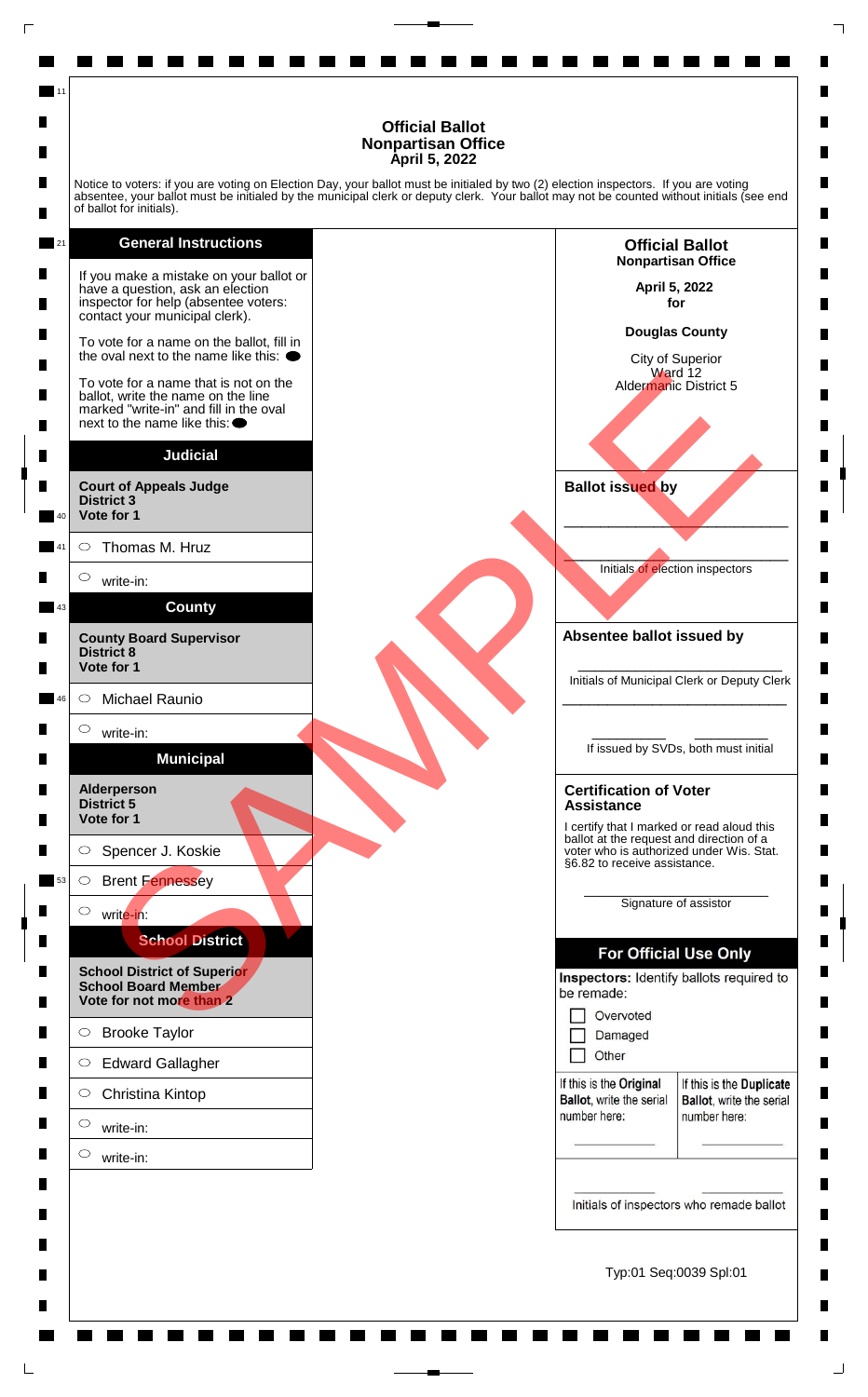Notice to voters: if you are voting on Election Day, your ballot must be initialed by two (2) election inspectors. If you are voting absentee, your ballot must be initialed by the municipal clerk or deputy clerk. Your ballot may not be counted without initials (see end of ballot for initials).

**General Instructions** 21 If you make a mistake on your ballot or have a question, ask an election inspector for help (absentee voters: contact your municipal clerk). To vote for a name on the ballot, fill in the oval next to the name like this:  $\bullet$ vole for a name in the note of the note of the new state of the state of the state of the new order in additional titled to the name in the first of the state of the state of the state of the state of the state of the stat To vote for a name that is not on the ballot, write the name on the line marked "write-in" and fill in the oval next to the name like this: **Judicial Court of Appeals Judge District 3 Vote for 1** 40 Thomas M. Hruz  $\circ$ 41  $\circ$ write-in: **County** 43 **County Board Supervisor District 2 Vote for 1**  $\circ$ Wendy L. Bong 46  $\bigcirc$ write-in: **Municipal Alderperson District 5 Vote for 1**  $\circ$ Spencer J. Koskie  $\circ$ Brent Fennessey  $\circ$ 54 write-in: **School District School District of Superior School Board Member Vote for not more than 2**  $\circ$ Brooke Taylor  $\circ$ Edward Gallagher  $\circ$ Christina Kintop  $\circ$ write-in:  $\circ$ write-in:

11

![](_page_11_Figure_3.jpeg)

п

п

 $\blacksquare$ 

П

п

П

п

п

П

П

п

п

ш

П

 $\blacksquare$ 

П

 $\blacksquare$ 

п

 $\blacksquare$ 

 $\blacksquare$ 

 $\blacksquare$ 

П

П

 $\blacksquare$ 

П

П

П

 $\blacksquare$ 

П

н

 $\blacksquare$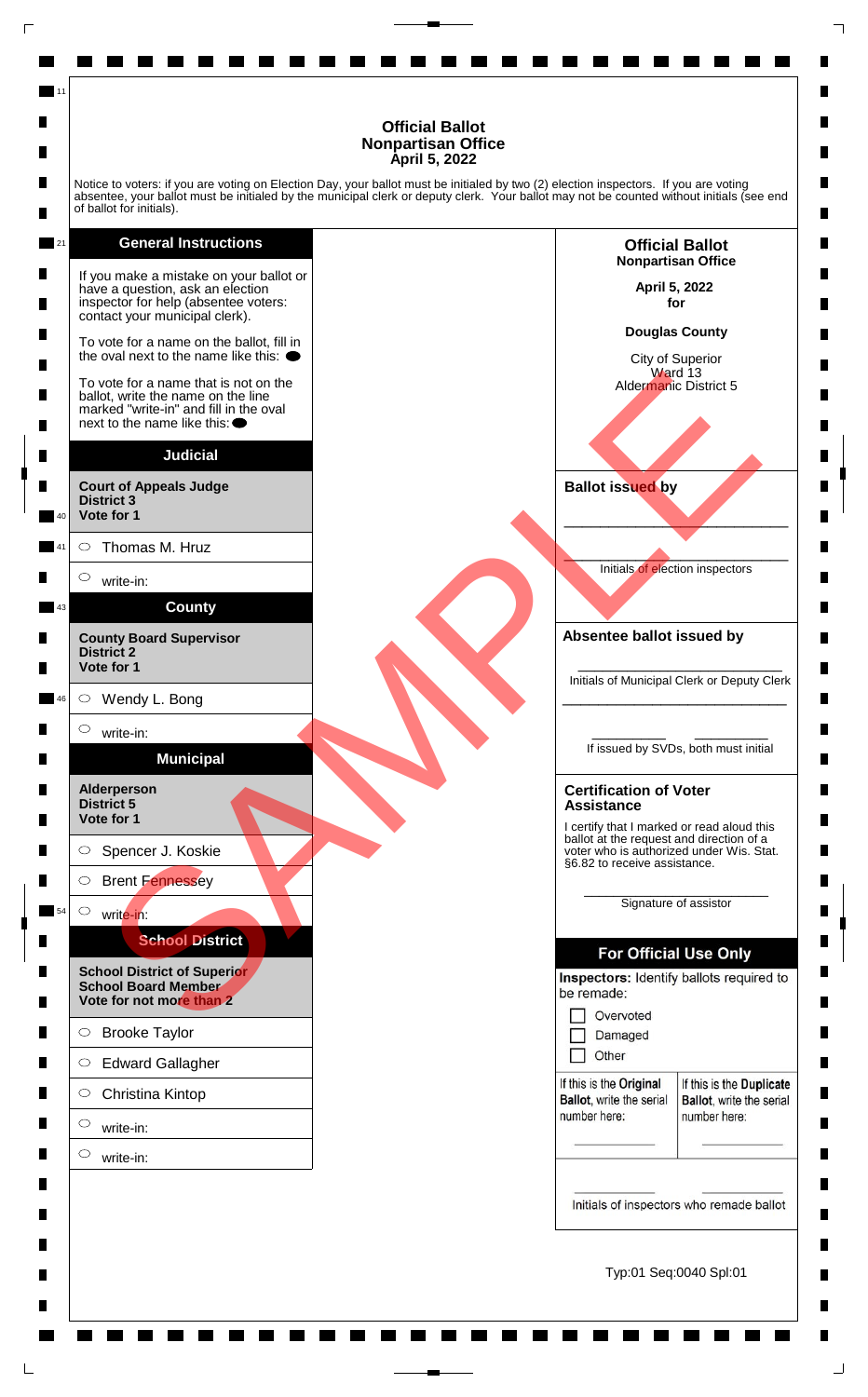Notice to voters: if you are voting on Election Day, your ballot must be initialed by two (2) election inspectors. If you are voting absentee, your ballot must be initialed by the municipal clerk or deputy clerk. Your ballot may not be counted without initials (see end of ballot for initials).

### **General Instructions**

11

21

![](_page_12_Figure_3.jpeg)

Typ:01 Seq:0041 Spl:01

п

П

 $\blacksquare$ 

П

п

П

П

п

п

П

 $\blacksquare$ 

 $\blacksquare$ 

п

ш

П

 $\blacksquare$ 

П

 $\blacksquare$ 

п

 $\blacksquare$ 

 $\blacksquare$ 

 $\blacksquare$ 

П

П

 $\blacksquare$ 

П

П

П

 $\blacksquare$ 

П

П

 $\blacksquare$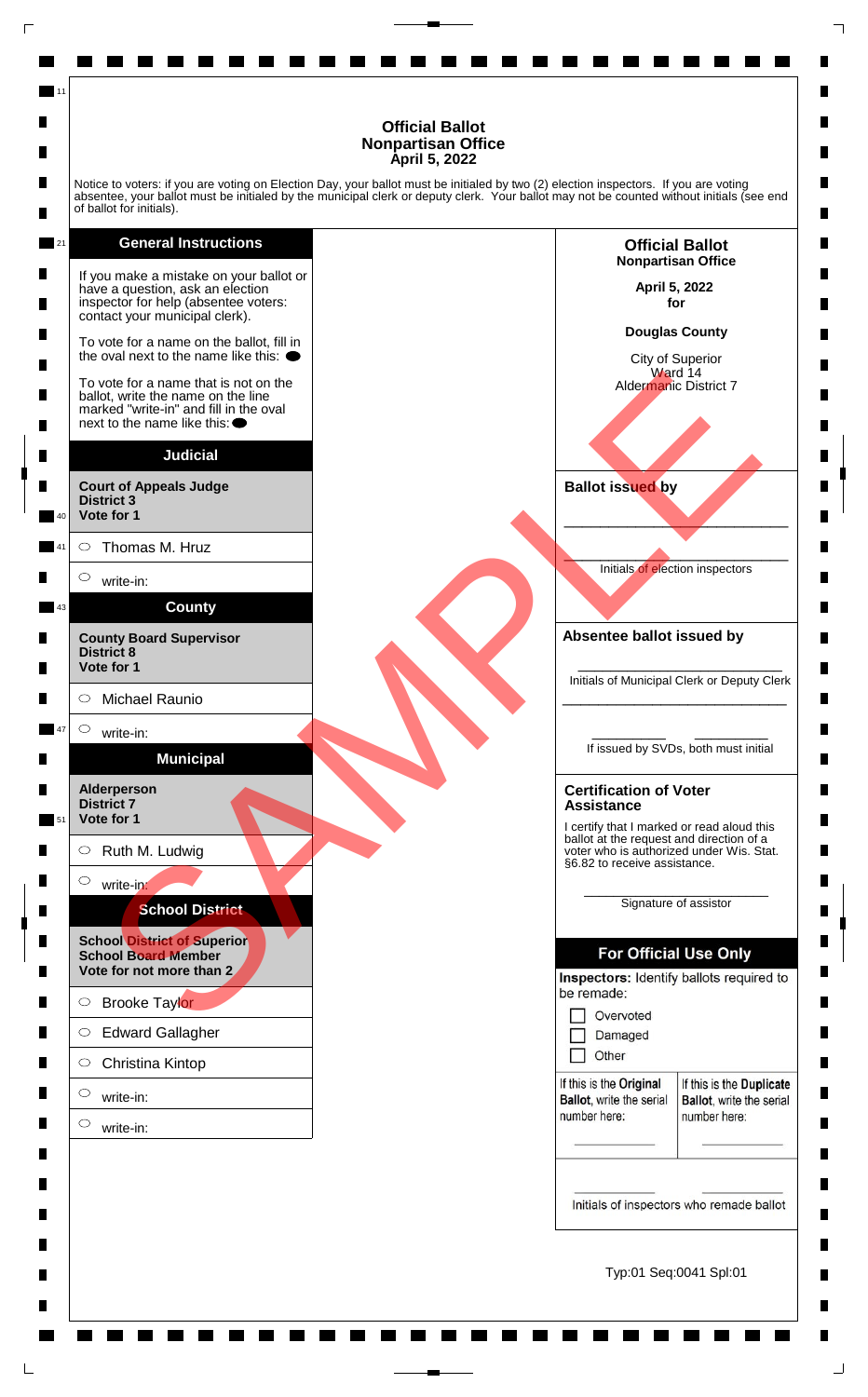Notice to voters: if you are voting on Election Day, your ballot must be initialed by two (2) election inspectors. If you are voting absentee, your ballot must be initialed by the municipal clerk or deputy clerk. Your ballot may not be counted without initials (see end of ballot for initials).

### **General Instructions**

11

21

![](_page_13_Figure_3.jpeg)

Typ:01 Seq:0042 Spl:01

п

П

 $\blacksquare$ 

П

п

П

П

п

п

П

 $\blacksquare$ 

 $\blacksquare$ 

п

ш

П

 $\blacksquare$ 

П

 $\blacksquare$ 

п

 $\blacksquare$ 

 $\blacksquare$ 

 $\blacksquare$ 

П

П

 $\blacksquare$ 

П

П

П

 $\blacksquare$ 

П

П

 $\blacksquare$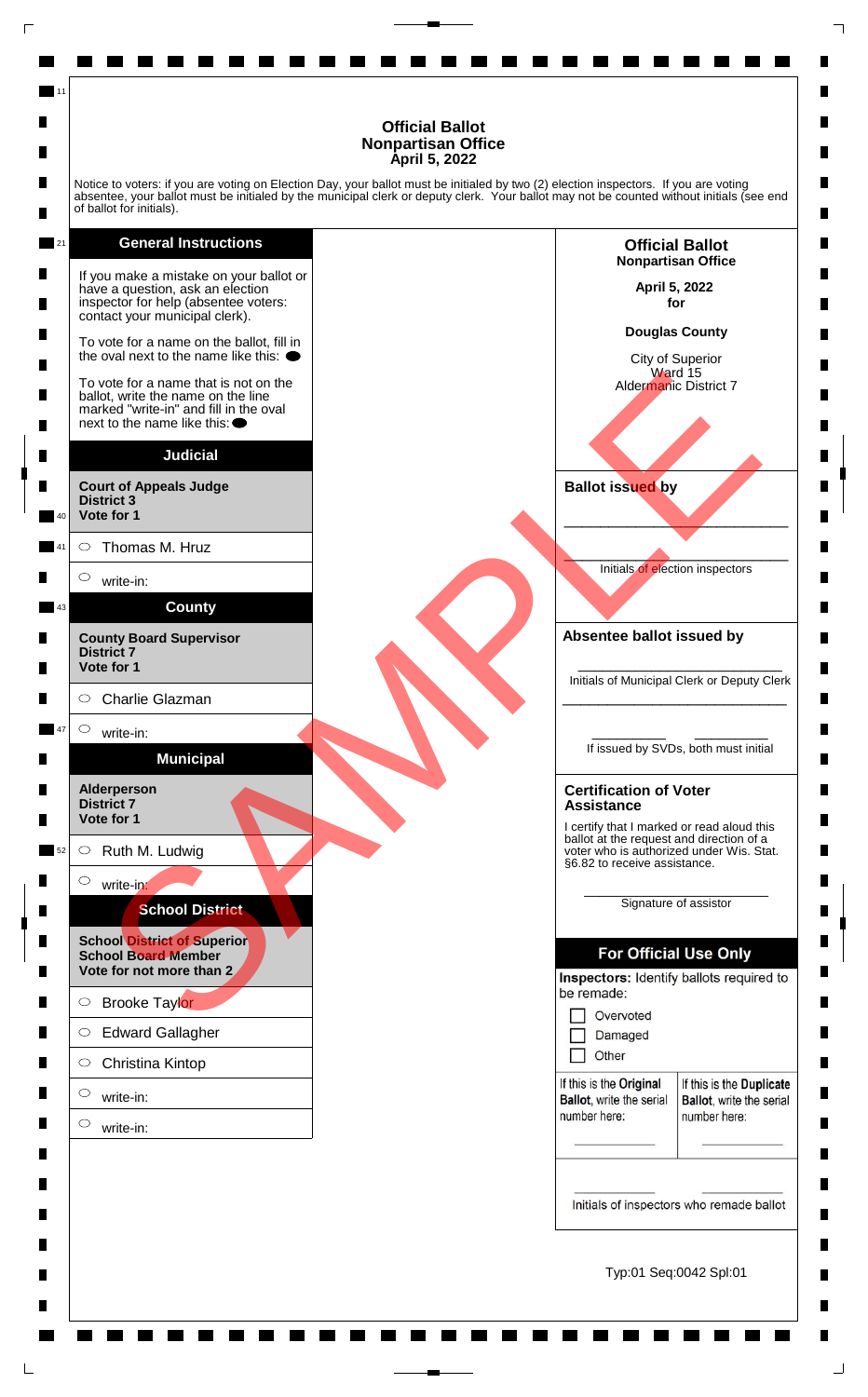Notice to voters: if you are voting on Election Day, your ballot must be initialed by two (2) election inspectors. If you are voting absentee, your ballot must be initialed by the municipal clerk or deputy clerk. Your ballot may not be counted without initials (see end of ballot for initials).

### **General Instructions**

11

![](_page_14_Figure_3.jpeg)

![](_page_14_Figure_4.jpeg)

п

П

 $\blacksquare$ 

П

п

П

П

п

п

П

 $\blacksquare$ 

 $\blacksquare$ 

п

ш

П

 $\blacksquare$ 

П

 $\blacksquare$ 

п

 $\blacksquare$ 

 $\blacksquare$ 

 $\blacksquare$ 

П

П

 $\blacksquare$ 

П

П

П

 $\blacksquare$ 

П

П

 $\blacksquare$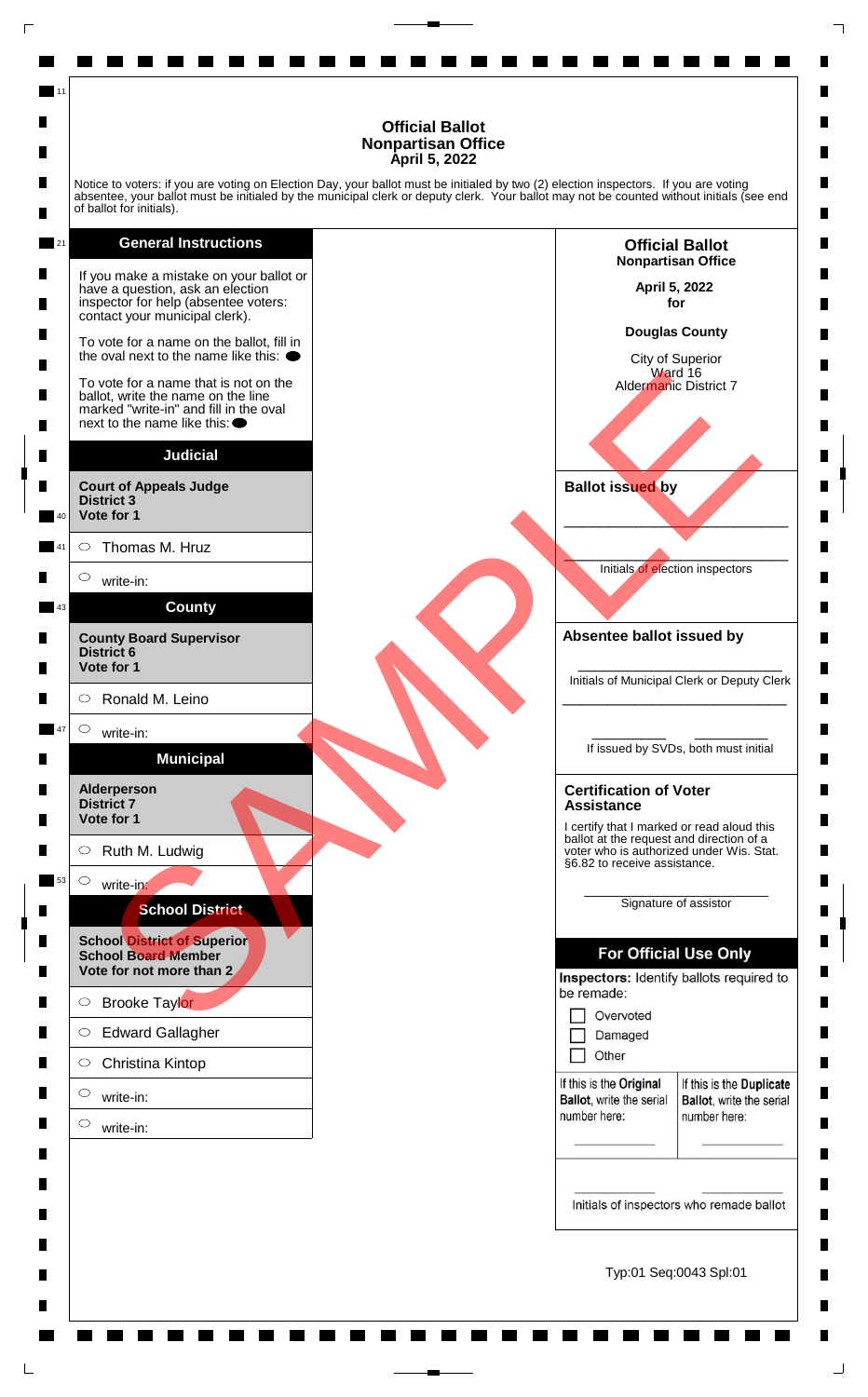Notice to voters: if you are voting on Election Day, your ballot must be initialed by two (2) election inspectors. If you are voting absentee, your ballot must be initialed by the municipal clerk or deputy clerk. Your ballot may not be counted without initials (see end of ballot for initials).

**General Instructions** 21 If you make a mistake on your ballot or have a question, ask an election inspector for help (absentee voters: contact your municipal clerk). To vote for a name on the ballot, fill in the oval next to the name like this:  $\bullet$ vole for a name on the line note of the same of the line of the same of the line of the same of the line of the<br>tid, with the name of the line of the same<br>interest and fill in the oval<br>strict 3 Thomas M. Hruz<br>write-in:<br>str To vote for a name that is not on the ballot, write the name on the line marked "write-in" and fill in the oval next to the name like this: **Judicial Court of Appeals Judge District 3 Vote for 1** 40  $\circ$ Thomas M. Hruz 41  $\circ$ write-in: **County** 43 **County Board Supervisor District 5 Vote for 1**  $\circ$ Nick Baker  $\bigcirc$ 47 write-in: **Municipal Alderperson District 8 Vote for 1**  $\circ$ Rob Pierce  $\circ$ Mike Herrick  $\circ$ write-in: 54 **School District School District of Superior School Board Member Vote for not more than 2**  $\circ$ Brooke Taylor  $\circ$ Edward Gallagher  $\circ$ Christina Kintop  $\circ$ write-in:  $\circ$ write-in:

11

![](_page_15_Figure_3.jpeg)

п

П

 $\blacksquare$ 

П

п

П

П

п

п

П

П

п

п

п

П

 $\blacksquare$ 

П

 $\blacksquare$ 

п

 $\blacksquare$ 

 $\blacksquare$ 

 $\blacksquare$ 

П

П

 $\blacksquare$ 

П

П

П

 $\blacksquare$ 

П

н

 $\blacksquare$ 

П

Typ:01 Seq:0044 Spl:01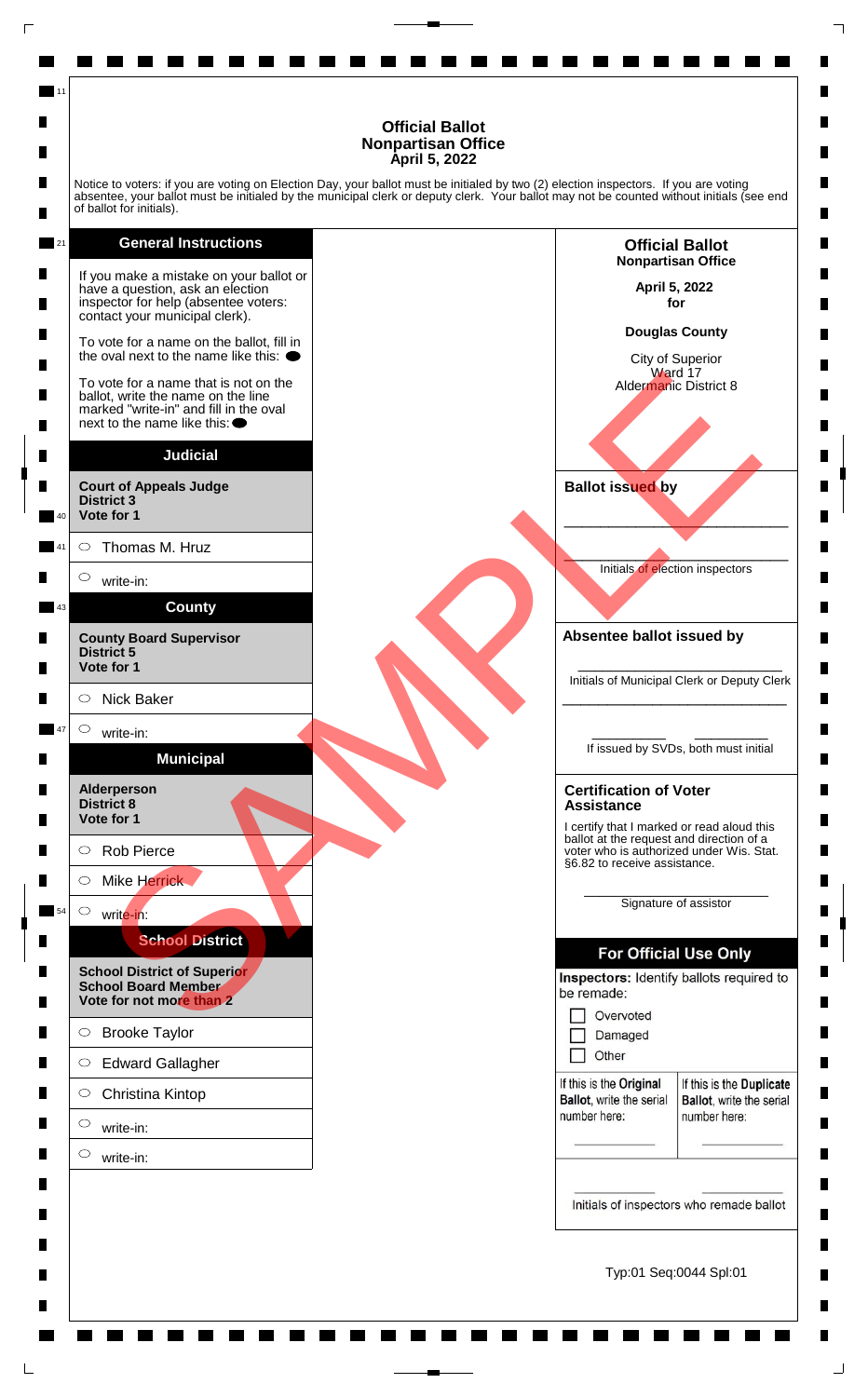Notice to voters: if you are voting on Election Day, your ballot must be initialed by two (2) election inspectors. If you are voting absentee, your ballot must be initialed by the municipal clerk or deputy clerk. Your ballot may not be counted without initials (see end of ballot for initials).

**General Instructions** 21 If you make a mistake on your ballot or have a question, ask an election inspector for help (absentee voters: contact your municipal clerk). To vote for a name on the ballot, fill in the oval next to the name like this:  $\bullet$ vole for a name on the line of a<br>
risk of write the name on the line<br>of the film the oval<br>tid, write the name on the line<br>of the film the oval<br>strict 4<br>state to film the oval<br>strict 4<br>state for 1<br>School District<br>interest<br>i To vote for a name that is not on the ballot, write the name on the line marked "write-in" and fill in the oval next to the name like this: **Judicial Court of Appeals Judge District 3 Vote for 1** 40  $\circ$ Thomas M. Hruz 41  $\circ$ write-in: **County** 43 **County Board Supervisor District 4 Vote for 1**  $\circ$ Bill Fennessey  $\circ$ write-in: **Municipal** 48 **Alderperson District 8 Vote for 1** 51  $\circ$ Rob Pierce  $\circ$ Mike Herrick  $\circ$ write-in: **School District School District of Superior School Board Member Vote for not more than 2**  $\circ$ Brooke Taylor  $\circ$ Edward Gallagher  $\circ$ Christina Kintop

11

write-in:

 $\circ$ 

 $\circ$ 

write-in:

![](_page_16_Figure_3.jpeg)

п

П

 $\blacksquare$ 

П

п

П

П

п

п

П

П

П

п

п

П

 $\blacksquare$ 

П

 $\blacksquare$ 

п

 $\blacksquare$ 

 $\blacksquare$ 

 $\blacksquare$ 

П

П

 $\blacksquare$ 

П

П

П

 $\blacksquare$ 

П

П

 $\blacksquare$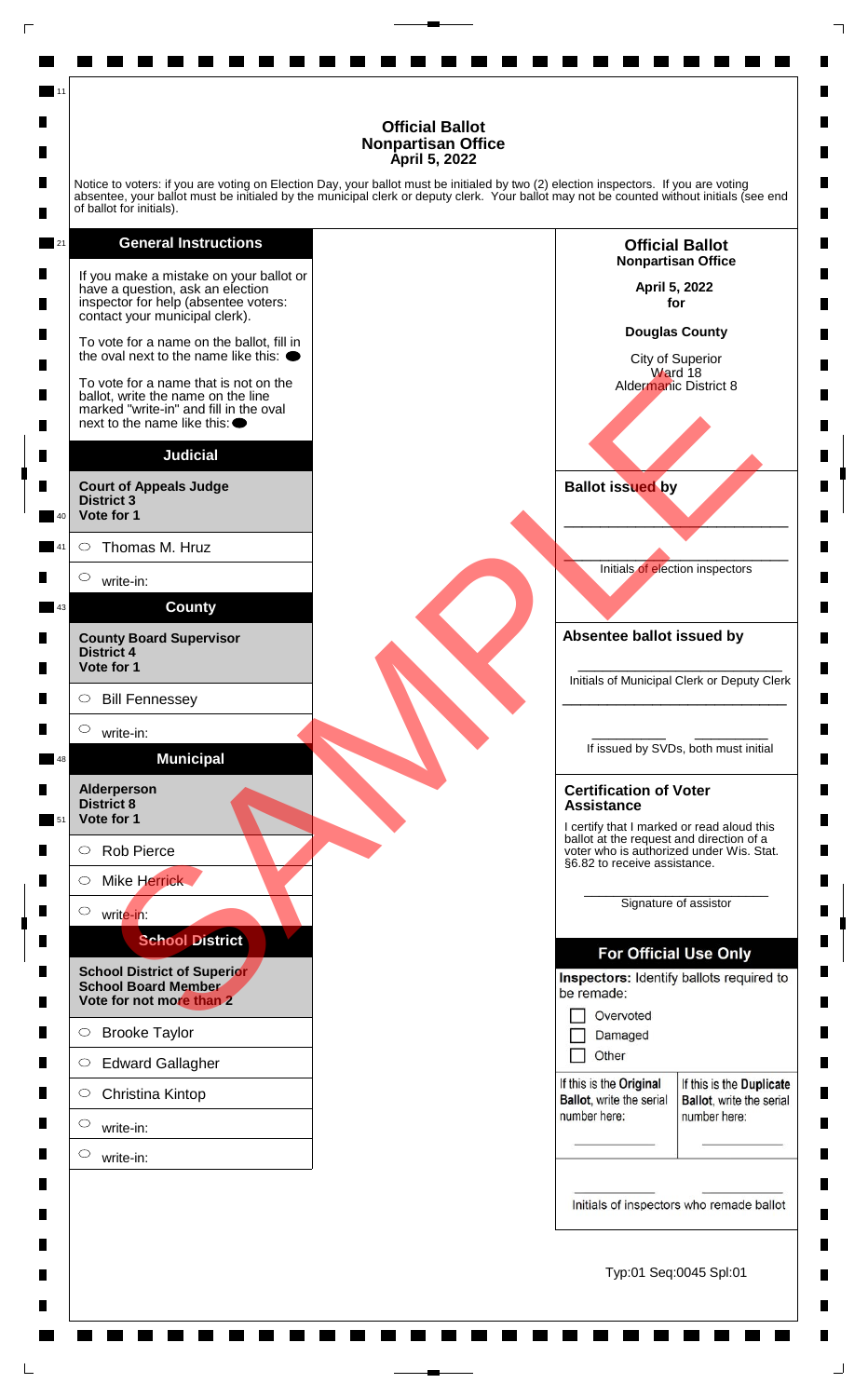Notice to voters: if you are voting on Election Day, your ballot must be initialed by two (2) election inspectors. If you are voting absentee, your ballot must be initialed by the municipal clerk or deputy clerk. Your ballot may not be counted without initials (see end of ballot for initials).

**General Instructions** 21 If you make a mistake on your ballot or have a question, ask an election inspector for help (absentee voters: contact your municipal clerk). To vote for a name on the ballot, fill in the oval next to the name like this:  $\bullet$ vole for a name on the line note of the same of the line of the same of the line of the same of the line of the<br>tax with the first and fill in the oval<br>state to the district of AMPLET Thomas M. Hruz<br>write-in:<br>strict 3<br>same To vote for a name that is not on the ballot, write the name on the line marked "write-in" and fill in the oval next to the name like this: **Judicial Court of Appeals Judge District 3 Vote for 1** 40  $\circ$ Thomas M. Hruz 41  $\circ$ write-in: **County** 43 **County Board Supervisor District 1 Vote for 1**  $\circ$ Sam Pomush  $\circ$ write-in: **Municipal** 48 **Alderperson District 8 Vote for 1**  $\circ$ Rob Pierce 52  $\circ$ Mike Herrick  $\circ$ write-in: **School District School District of Superior School Board Member Vote for not more than 2**  $\circ$ Brooke Taylor  $\circ$ Edward Gallagher  $\circ$ Christina Kintop  $\circ$ write-in:  $\circ$ write-in:

11

![](_page_17_Figure_3.jpeg)

п

П

 $\blacksquare$ 

П

П

П

П

п

п

П

П

П

п

п

П

 $\blacksquare$ 

П

 $\blacksquare$ 

п

 $\blacksquare$ 

 $\blacksquare$ 

 $\blacksquare$ 

П

П

 $\blacksquare$ 

П

П

П

 $\blacksquare$ 

П

П

 $\blacksquare$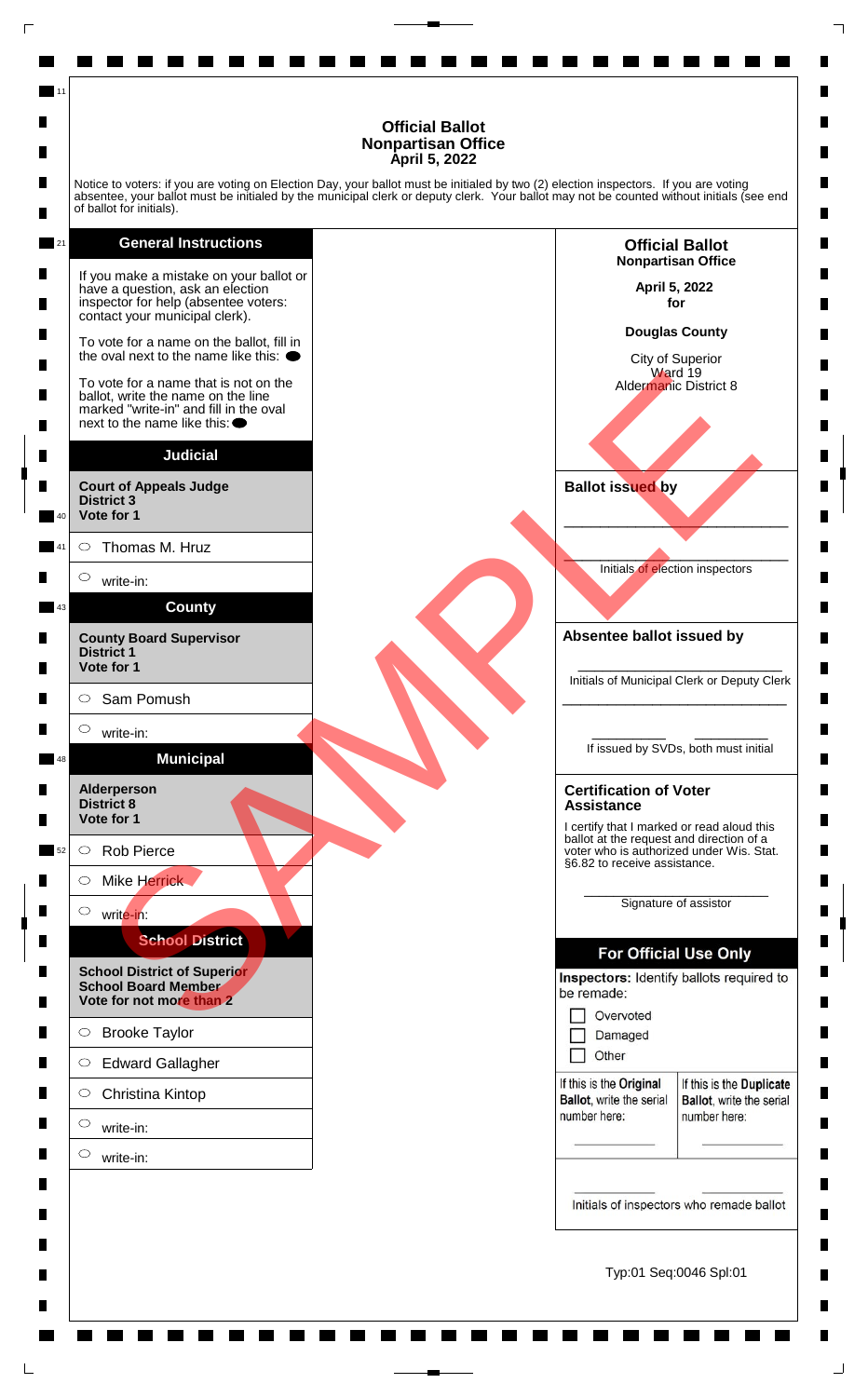п

П

 $\blacksquare$ 

П

П

П

П

п

п

П

П

П

п

п

П

 $\blacksquare$ 

П

 $\blacksquare$ 

п

 $\blacksquare$ 

 $\blacksquare$ 

 $\blacksquare$ 

П

П

 $\blacksquare$ 

П

П

П

 $\blacksquare$ 

П

н

 $\blacksquare$ 

П

Notice to voters: if you are voting on Election Day, your ballot must be initialed by two (2) election inspectors. If you are voting absentee, your ballot must be initialed by the municipal clerk or deputy clerk. Your ballot may not be counted without initials (see end of ballot for initials).

### **General Instructions**

11

![](_page_18_Figure_3.jpeg)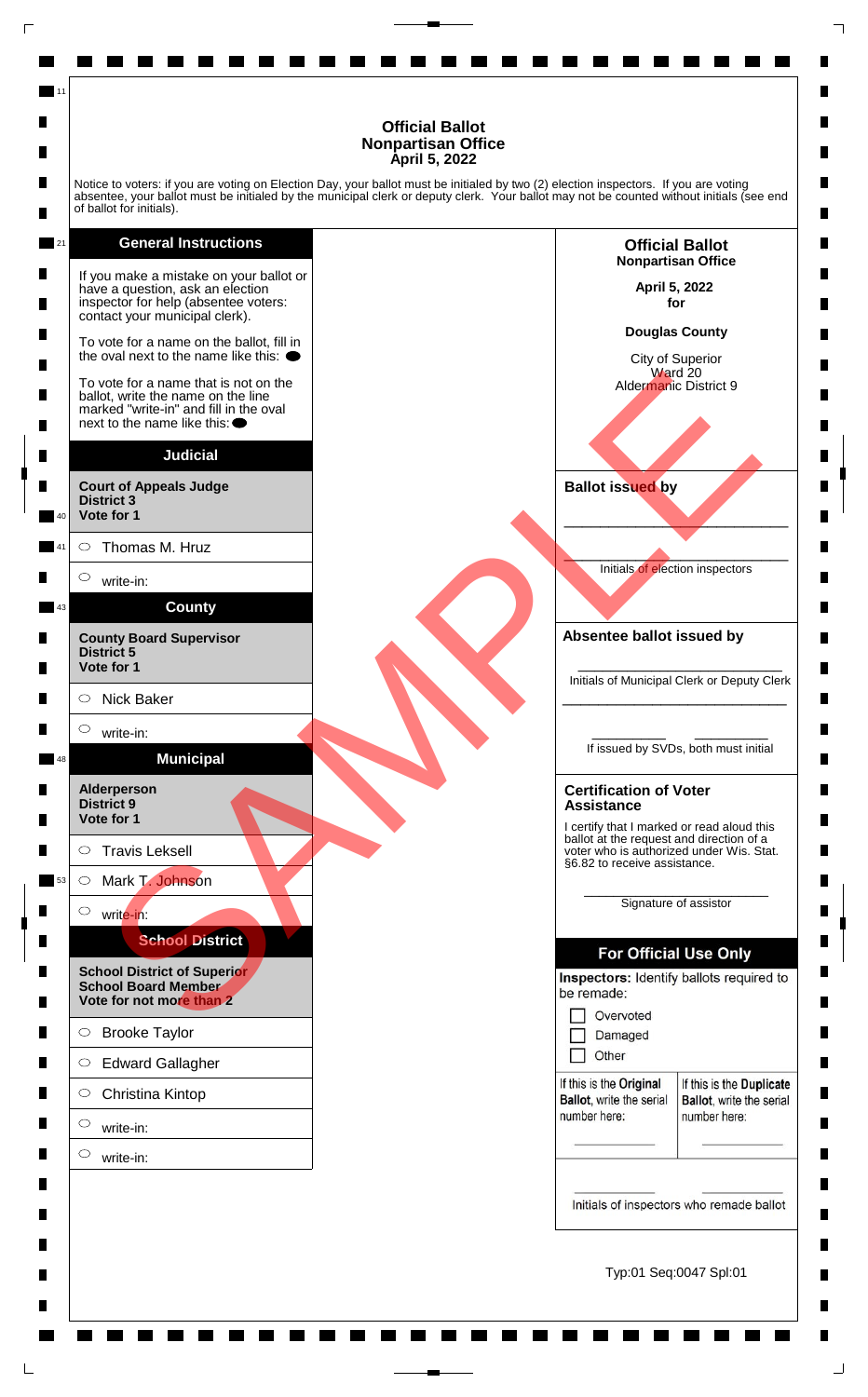Notice to voters: if you are voting on Election Day, your ballot must be initialed by two (2) election inspectors. If you are voting absentee, your ballot must be initialed by the municipal clerk or deputy clerk. Your ballot may not be counted without initials (see end of ballot for initials).

![](_page_19_Figure_2.jpeg)

11

![](_page_19_Figure_3.jpeg)

п

П

 $\blacksquare$ 

П

п

П

п

п

П

П

п

п

п

П

 $\blacksquare$ 

П

 $\blacksquare$ 

п

 $\blacksquare$ 

 $\blacksquare$ 

 $\blacksquare$ 

П

П

 $\blacksquare$ 

П

П

П

 $\blacksquare$ 

П

н

 $\blacksquare$ 

П

Typ:01 Seq:0048 Spl:01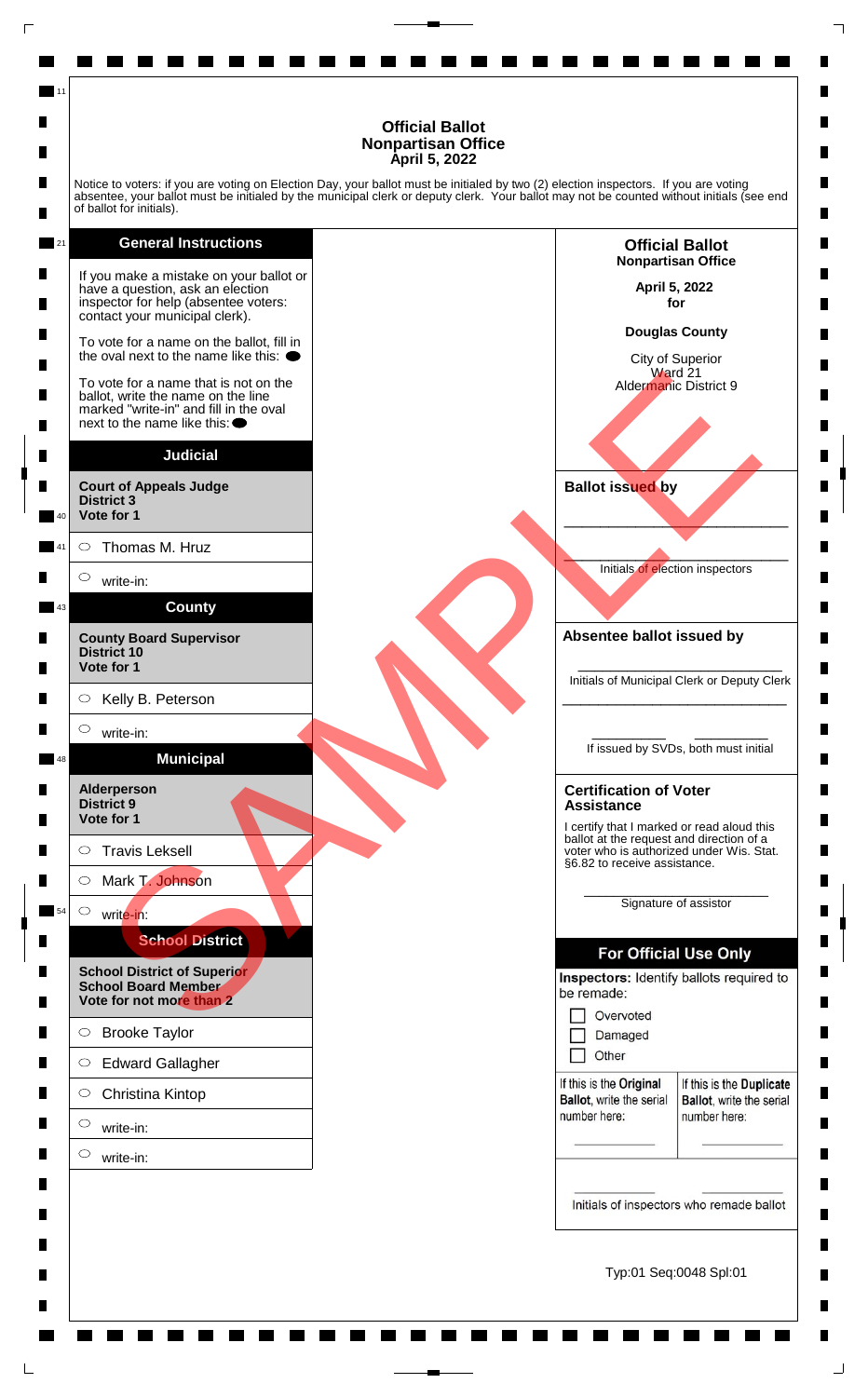Notice to voters: if you are voting on Election Day, your ballot must be initialed by two (2) election inspectors. If you are voting absentee, your ballot must be initialed by the municipal clerk or deputy clerk. Your ballot may not be counted without initials (see end of ballot for initials).

**General Instructions** 21 If you make a mistake on your ballot or have a question, ask an election inspector for help (absentee voters: contact your municipal clerk). To vote for a name on the ballot, fill in the oval next to the name like this:  $\bullet$ vole for a name on the line of a<br>
rice of a name on the line for a fill in the oval<br>et a behavior and fill in the oval<br>strict a<br>state of a<br>strict a<br>strict a<br>strict a<br>state of a<br>state of a state of a<br>state of a state of a<br>s To vote for a name that is not on the ballot, write the name on the line marked "write-in" and fill in the oval next to the name like this: **Judicial Court of Appeals Judge District 3 Vote for 1** 40  $\circ$ Thomas M. Hruz 41  $\circ$ write-in: **County** 43 **County Board Supervisor District 4 Vote for 1**  $\circ$ Bill Fennessey  $\circ$ write-in: **Municipal Alderperson** 49 **District 9 Vote for 1** 51  $\circ$ Travis Leksell  $\circ$ Mark T. Johnson  $\circ$ write-in: **School District School District of Superior School Board Member Vote for not more than 2**  $\circ$ Brooke Taylor  $\circ$ Edward Gallagher  $\circ$ Christina Kintop  $\circ$ write-in:  $\circ$ write-in:

11

![](_page_20_Figure_3.jpeg)

п

П

 $\blacksquare$ 

П

п

П

П

п

п

П

 $\blacksquare$ 

п

п

п

П

 $\blacksquare$ 

П

 $\blacksquare$ 

п

 $\blacksquare$ 

 $\blacksquare$ 

 $\blacksquare$ 

П

П

 $\blacksquare$ 

П

П

П

 $\blacksquare$ 

П

н

 $\blacksquare$ 

П

Typ:01 Seq:0049 Spl:01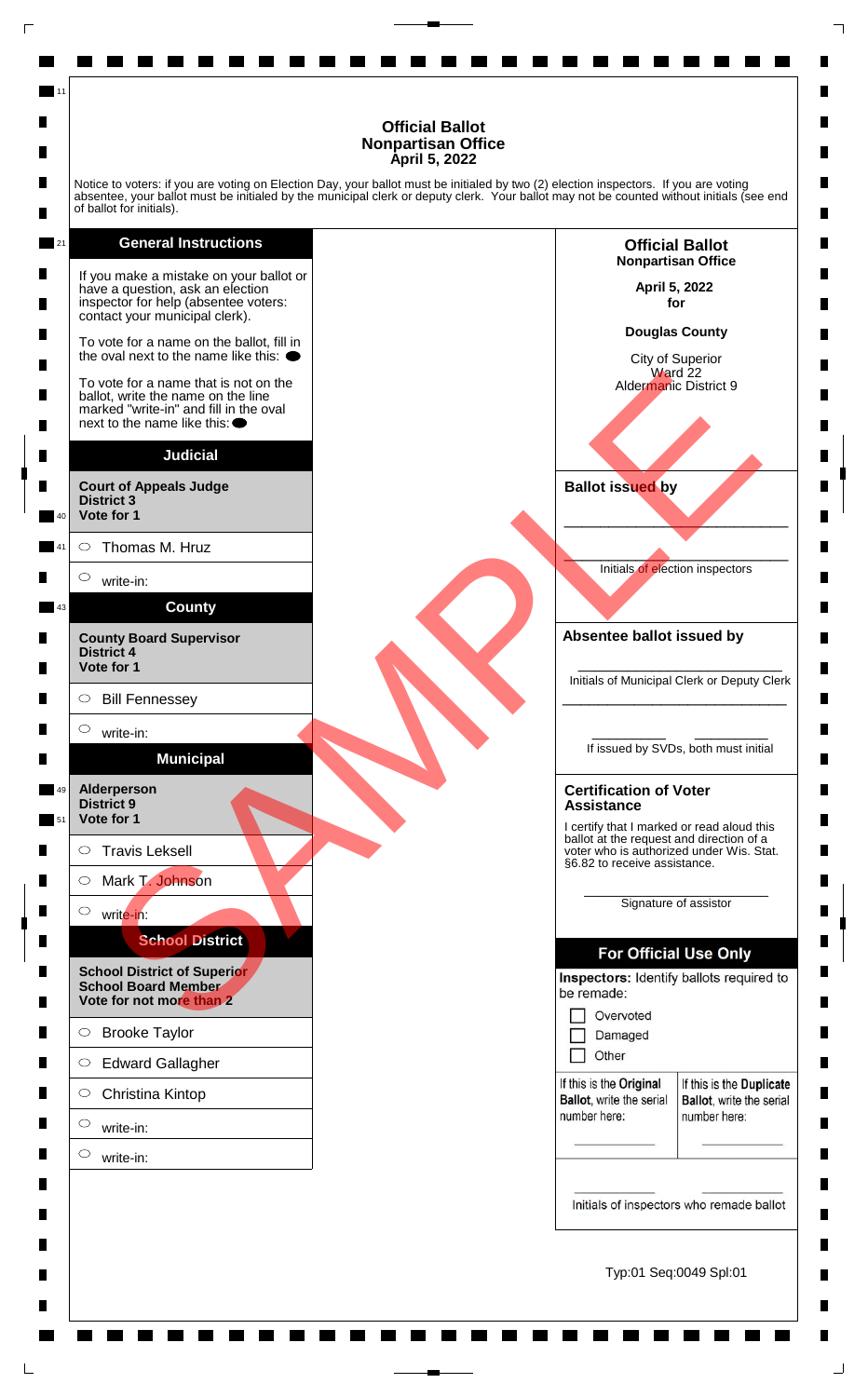Notice to voters: if you are voting on Election Day, your ballot must be initialed by two (2) election inspectors. If you are voting absentee, your ballot must be initialed by the municipal clerk or deputy clerk. Your ballot may not be counted without initials (see end of ballot for initials).

**General Instructions** 21 If you make a mistake on your ballot or have a question, ask an election inspector for help (absentee voters: contact your municipal clerk). To vote for a name on the ballot, fill in the oval next to the name like this:  $\bullet$ vole for a name on the line of a<br>
risk of write-in-<br>and file in the overall the same on the line<br>of the file of the same of the line<br>of the file of the same of the file<br>of the file of the same of Alther and Richards and th To vote for a name that is not on the ballot, write the name on the line marked "write-in" and fill in the oval next to the name like this: **Judicial Court of Appeals Judge District 3 Vote for 1** 40  $\circ$ Thomas M. Hruz 41  $\circ$ write-in: **County** 43 **County Board Supervisor District 6 Vote for 1**  $\circ$ Ronald M. Leino  $\circ$ write-in: **School District School District of Superior** 49

11

**School Board Member Vote for not more than 2**

 $\bigcirc$ Brooke Taylor 52

 $\circ$ Edward Gallagher

 $\circ$ Christina Kintop

write-in:

 $\circ$ write-in:

 $\circ$ 

**Nonpartisan Office April 5, 2022 for**

п

П

 $\blacksquare$ 

П

П

П

П

п

п

П

 $\blacksquare$ 

 $\blacksquare$ 

п

П

ш

П

 $\blacksquare$ 

П

 $\blacksquare$ 

п

 $\blacksquare$ 

 $\blacksquare$ 

 $\blacksquare$ 

П

П

 $\blacksquare$ 

П

П

 $\blacksquare$ 

 $\blacksquare$ 

П

П

 $\blacksquare$ 

П

**Douglas County**

**Official Ballot**

City of Superior Ward 23 Aldermanic District 6

**Ballot issued by**

 $\mathcal{L}$  and  $\mathcal{L}$  and  $\mathcal{L}$  and  $\mathcal{L}$ Initials of election inspectors

\_\_\_\_\_\_\_\_\_\_\_\_\_\_\_\_\_\_\_\_\_\_\_\_\_

**Absentee ballot issued by**

\_\_\_\_\_\_\_\_\_\_\_\_\_\_\_\_\_\_\_\_\_\_\_\_\_ Initials of Municipal Clerk or Deputy Clerk \_\_\_\_\_\_\_\_\_\_\_\_\_\_\_\_\_\_\_\_\_\_\_\_\_

\_\_\_\_\_\_\_\_\_ \_\_\_\_\_\_\_\_\_ If issued by SVDs, both must initial

### **Certification of Voter Assistance**

I certify that I marked or read aloud this ballot at the request and direction of a voter who is authorized under Wis. Stat. §6.82 to receive assistance.

> \_\_\_\_\_\_\_\_\_\_\_\_\_\_\_\_\_\_\_\_\_\_\_\_\_ Signature of assistor

| Overvoted |
|-----------|
|           |

П Other

If this is the Original Ballot, write the serial

number here:

If this is the Duplicate **Ballot**, write the serial number here:

Initials of inspectors who remade ballot

Typ:01 Seq:0050 Spl:01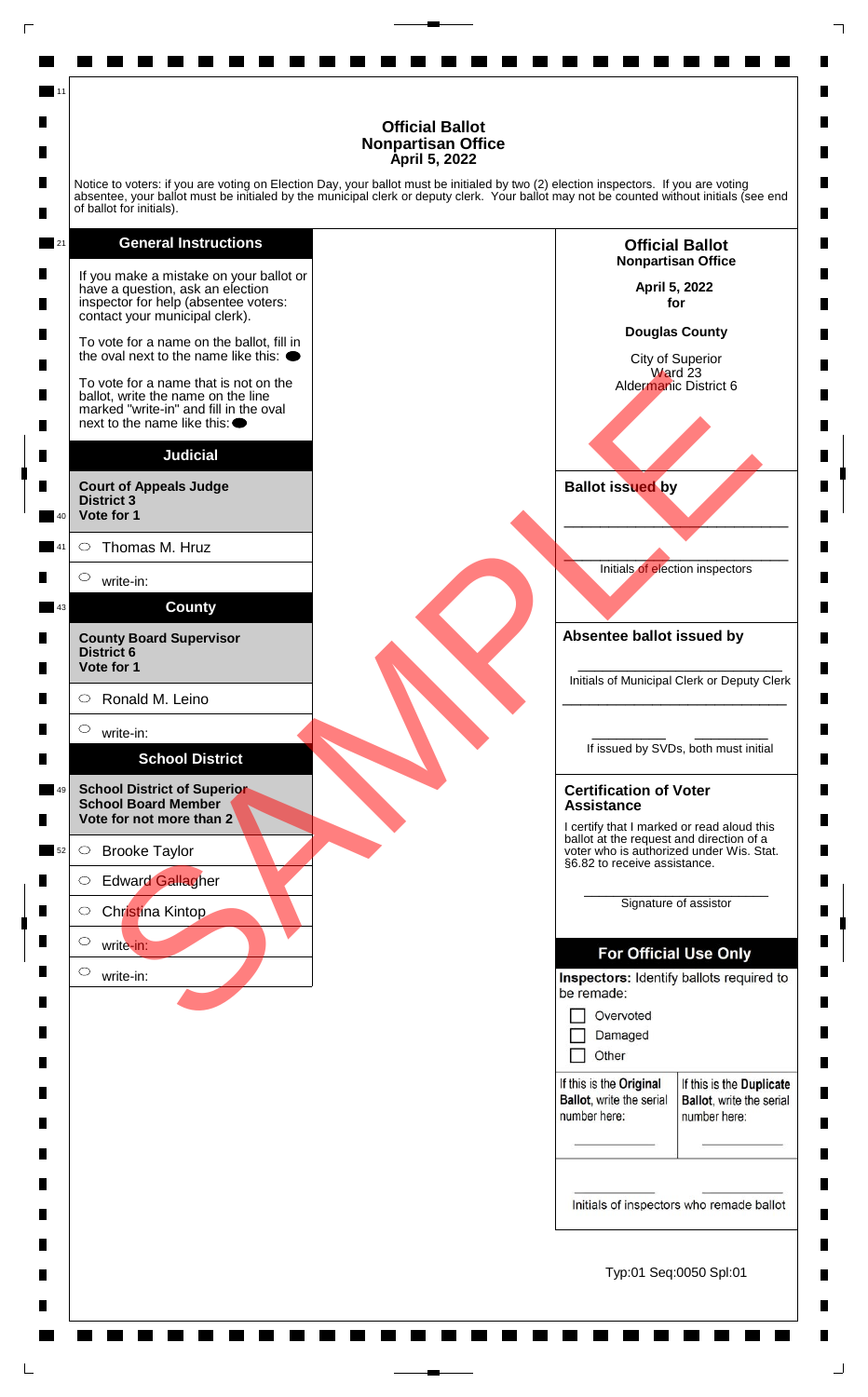Notice to voters: if you are voting on Election Day, your ballot must be initialed by two (2) election inspectors. If you are voting absentee, your ballot must be initialed by the municipal clerk or deputy clerk. Your ballot may not be counted without initials (see end of ballot for initials).

![](_page_22_Figure_2.jpeg)

11

![](_page_22_Figure_3.jpeg)

п

П

 $\blacksquare$ 

П

п

П

П

п

п

П

 $\blacksquare$ 

 $\blacksquare$ 

п

П

ш

П

 $\blacksquare$ 

П

 $\blacksquare$ 

п

 $\blacksquare$ 

 $\blacksquare$ 

 $\blacksquare$ 

П

П

 $\blacksquare$ 

П

П

П

 $\blacksquare$ 

П

П

 $\blacksquare$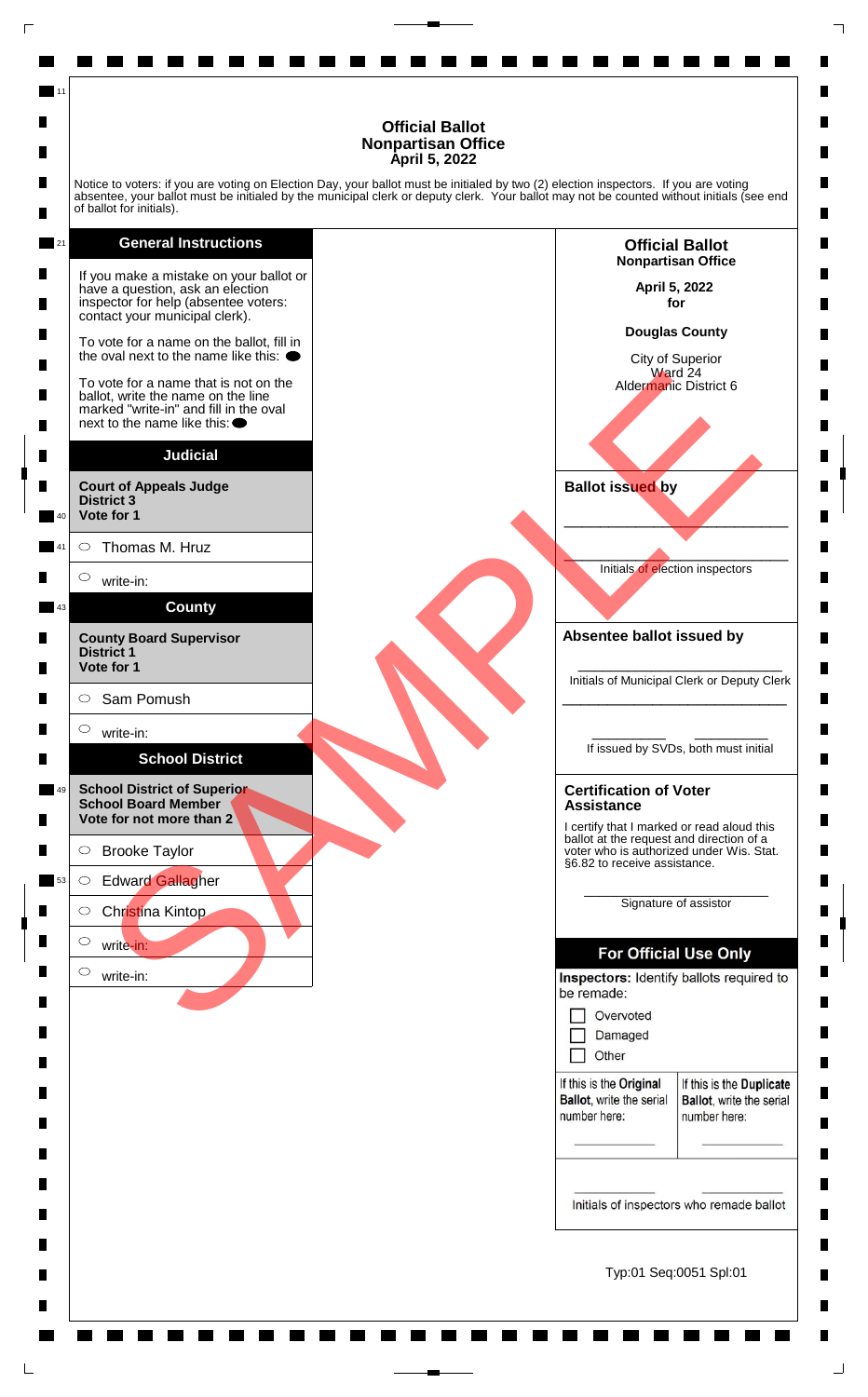п

П

 $\blacksquare$ 

П

П

п

П

п

П

 $\blacksquare$ 

 $\blacksquare$ 

 $\blacksquare$ 

П

П

ш

П

 $\blacksquare$ 

П

 $\blacksquare$ 

п

 $\blacksquare$ 

 $\blacksquare$ 

 $\blacksquare$ 

П

П

 $\blacksquare$ 

П

П

П

 $\blacksquare$ 

П

П

 $\blacksquare$ 

П

Notice to voters: if you are voting on Election Day, your ballot must be initialed by two (2) election inspectors. If you are voting absentee, your ballot must be initialed by the municipal clerk or deputy clerk. Your ballot may not be counted without initials (see end of ballot for initials).

### **General Instructions**

11

21

![](_page_23_Figure_3.jpeg)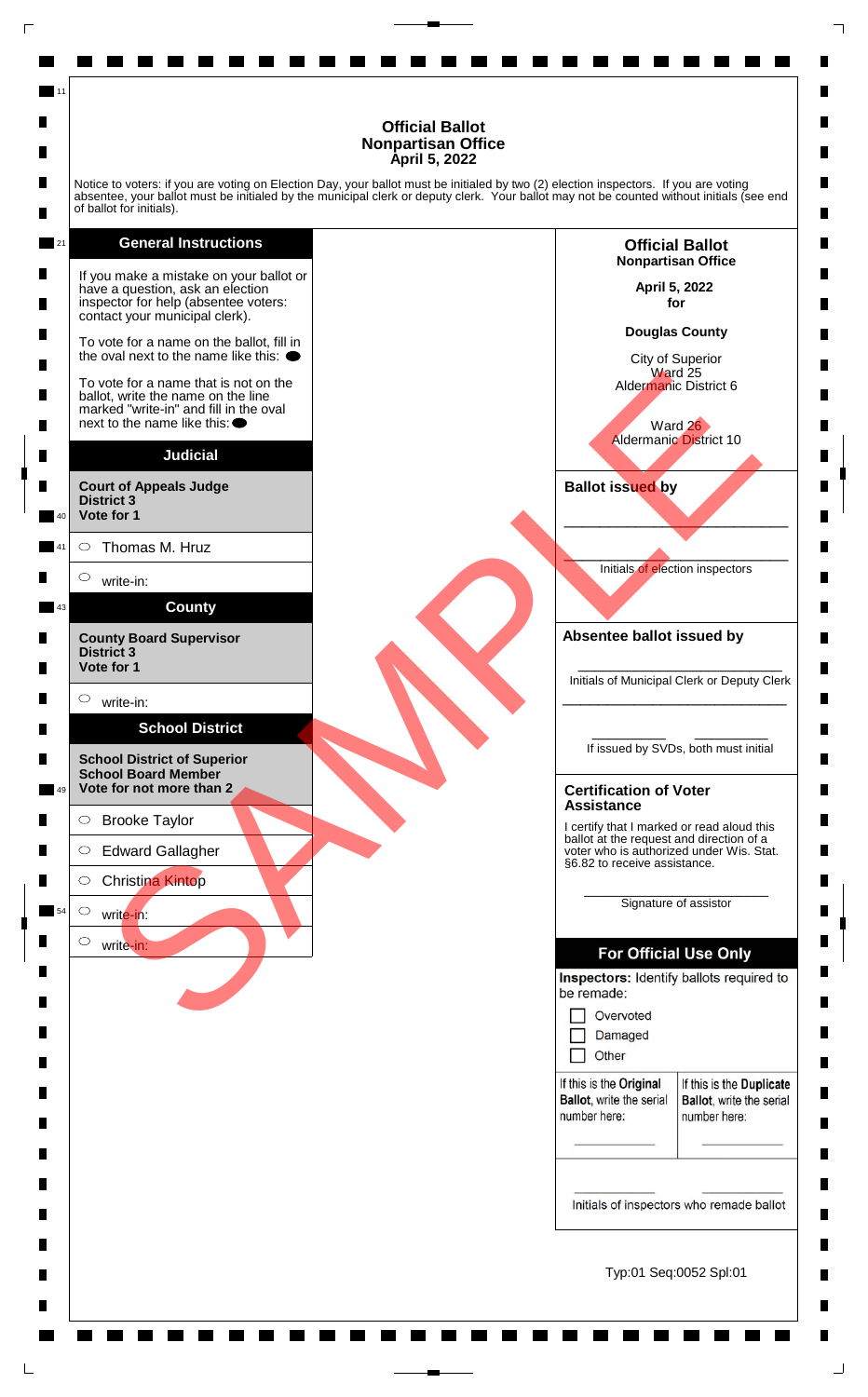Notice to voters: if you are voting on Election Day, your ballot must be initialed by two (2) election inspectors. If you are voting absentee, your ballot must be initialed by the municipal clerk or deputy clerk. Your ballot may not be counted without initials (see end of ballot for initials).

### **General Instructions**

11

21 If you make a mistake on your ballot or have a question, ask an election inspector for help (absentee voters: contact your municipal clerk). To vote for a name on the ballot, fill in the oval next to the name like this:  $\bullet$ To vote for a name that is not on the ballot, write the name on the line marked "write-in" and fill in the oval next to the name like this: **Judicial Court of Appeals Judge District 3 Vote for 1** 40  $\circ$ Thomas M. Hruz 41  $\circ$ write-in: **County County Board Supervisor** 44 **District 1 Vote for 1** 45

 $\circ$ Sam Pomush

 $\circ$ write-in:

### **School District**

**School District of Superior School Board Member Vote for not more than 2** 51

 $\bigcirc$ Brooke Taylor

 $\circ$ Edward Gallagher

 $\circ$ Christina Kintop

 $\circ$ write-in:

> $\circ$ write-in:

**Official Ballot Nonpartisan Office April 5, 2022 for Douglas County** City of Superior Ward 27 vole for a name on the line of a<br>
rice of a name on the line for a fill in the oval<br>etc. to the name on the line<br>of the fill in the oval<br>strict a<br>state of the same on the line<br>of the binary<br>strict of Appears and the same o Aldermanic District 10 **Ballot issued by** \_\_\_\_\_\_\_\_\_\_\_\_\_\_\_\_\_\_\_\_\_\_\_\_\_  $\mathcal{L}$  and  $\mathcal{L}$  and  $\mathcal{L}$  and  $\mathcal{L}$ Initials of election inspectors **Absentee ballot issued by** \_\_\_\_\_\_\_\_\_\_\_\_\_\_\_\_\_\_\_\_\_\_\_\_\_ Initials of Municipal Clerk or Deputy Clerk \_\_\_\_\_\_\_\_\_\_\_\_\_\_\_\_\_\_\_\_\_\_\_\_\_ \_\_\_\_\_\_\_\_\_ \_\_\_\_\_\_\_\_\_ If issued by SVDs, both must initial **Certification of Voter Assistance** I certify that I marked or read aloud this ballot at the request and direction of a voter who is authorized under Wis. Stat. §6.82 to receive assistance. \_\_\_\_\_\_\_\_\_\_\_\_\_\_\_\_\_\_\_\_\_\_\_\_\_ Signature of assistor Other П If this is the Original If this is the Duplicate Ballot, write the serial **Ballot**, write the serial number here: number here:

п

П

 $\blacksquare$ 

П

П

П

П

п

п

П

 $\blacksquare$ 

п

П

П

ш

П

 $\blacksquare$ 

П

 $\blacksquare$ 

п

 $\blacksquare$ 

 $\blacksquare$ 

 $\blacksquare$ 

П

П

 $\blacksquare$ 

П

П

П

 $\blacksquare$ 

П

П

 $\blacksquare$ 

П

Initials of inspectors who remade ballot

Typ:01 Seq:0053 Spl:01